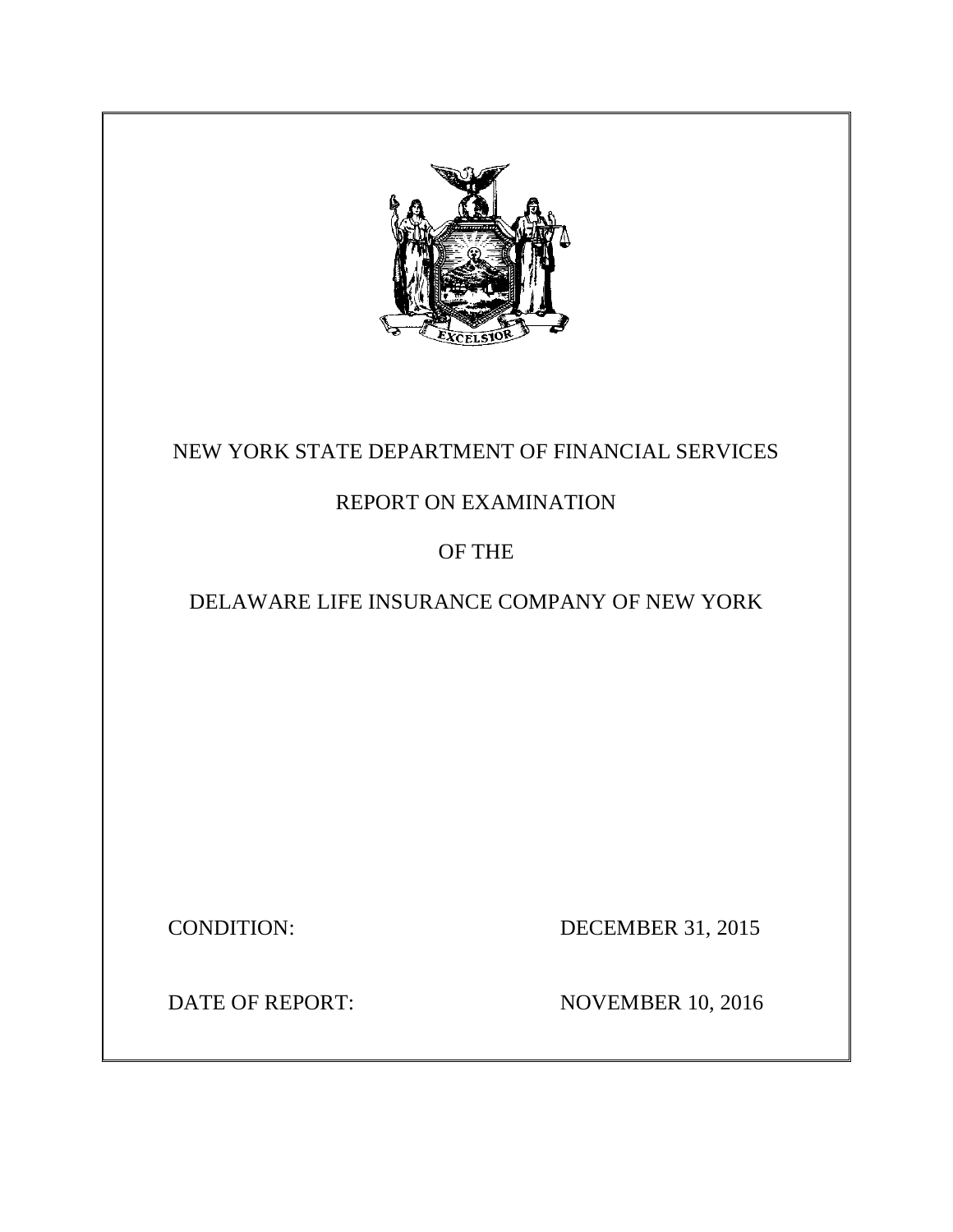# NEW YORK STATE DEPARTMENT OF FINANCIAL SERVICES

# REPORT ON EXAMINATION

# OF THE

## DELAWARE LIFE INSURANCE COMPANY OF NEW YORK

## AS OF

DECEMBER 31, 2015

**DATE OF REPORT:** 

**NOVEMBER 10, 2016** 

**EXAMINER:** 

ALEX QUASNITSCHKA, CFE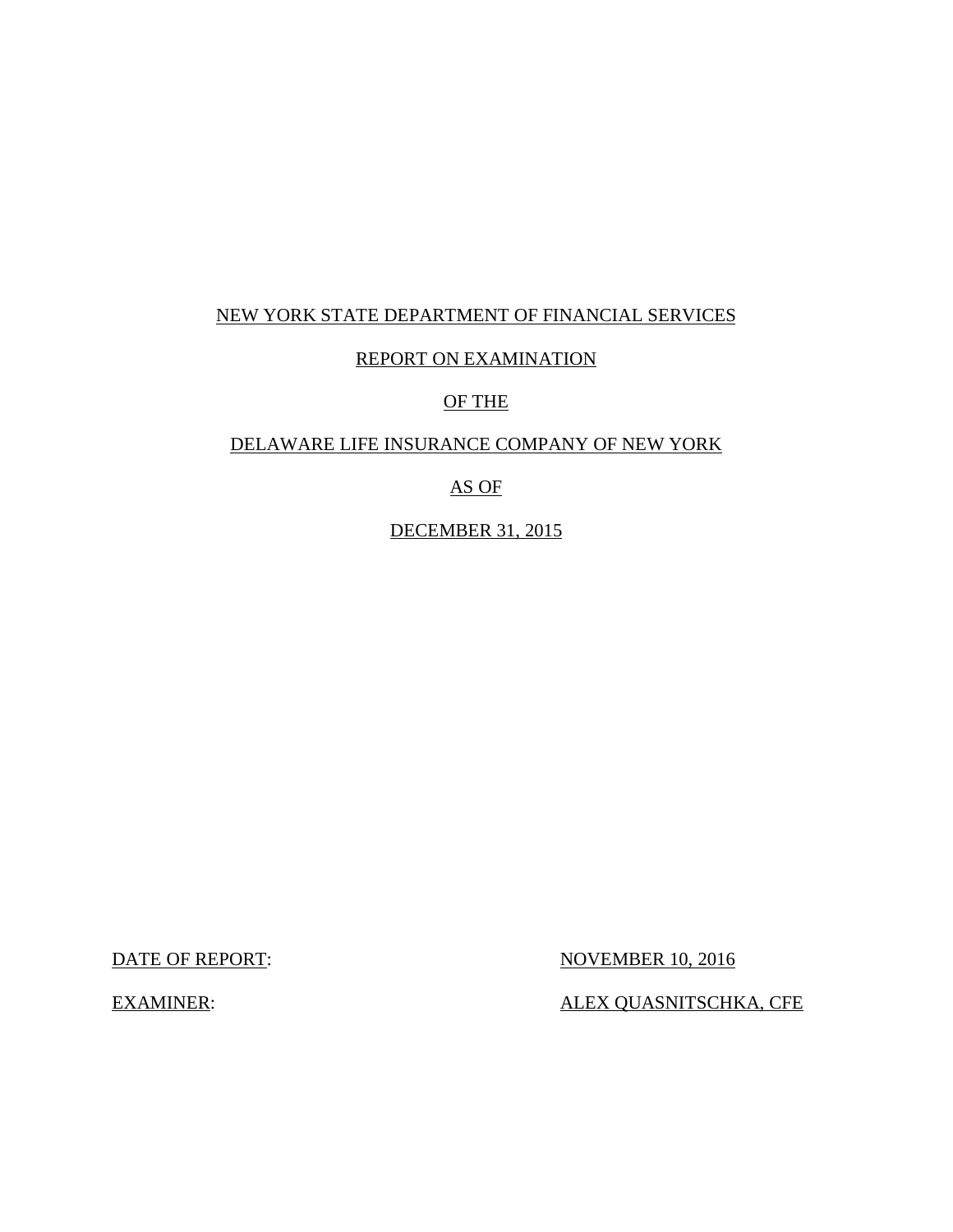## TABLE OF CONTENTS

| <b>ITEM</b> |                                     | PAGE NO.       |
|-------------|-------------------------------------|----------------|
| 1.          | Executive summary                   | $\overline{2}$ |
| 2.          | Scope of examination                | 3              |
| 3.          | Description of Company              | 5              |
|             | A. History                          | 5              |
|             | B. Holding company                  | 6              |
|             | C. Organizational chart             | 7              |
|             | D. Service agreements               | 8              |
|             | E. Management                       | 10             |
|             | F. Subsequent Events                | 12             |
| 4.          | Territory and plan of operations    | 13             |
|             | A. Statutory and special deposits   | 13             |
|             | <b>B.</b> Direct operations         | 13             |
|             | C. Reinsurance                      | 14             |
| 5.          | Significant operating results       | 16             |
| 6.          | <b>Financial statements</b>         | 20             |
|             | A. Independent accountants          | 20             |
|             | <b>B.</b> Net admitted assets       | 21             |
|             | C. Liabilities, capital and surplus | 22             |
|             | D. Condensed summary of operations  | 23             |
|             | E. Capital and surplus account      | 25             |
| 7.          | Summary and conclusions             | 26             |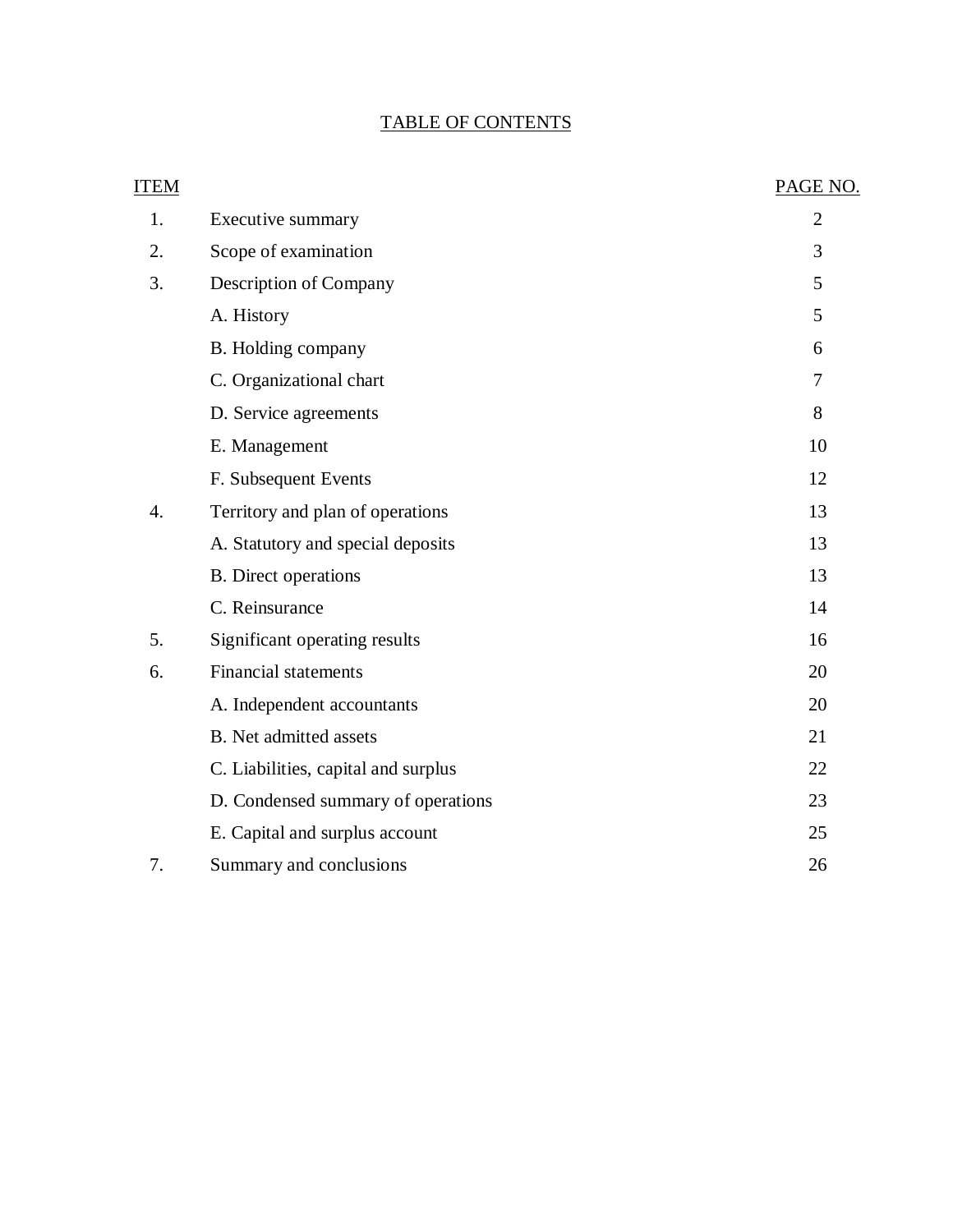

# NEW YORK STATE DEPARTMENT<sub>of</sub> FINANCIAL SERVICES

Andrew M. Cuomo **Maria T. Vullo** Maria T. Vullo Maria T. Vullo Maria T. Vullo Maria T. Vullo Maria T. Vullo Maria T. Vullo Governor Superintendent Superintendent Superintendent Superintendent Superintendent Superintendent Superintendent

May 15, 2017

 Honorable Maria T. Vullo Superintendent of Financial Services New York, New York 10004

Madam:

 and annexed hereto, an examination has been made into the condition and affairs of Delaware Life Insurance Company of New York, hereinafter referred to as "the Company", at its administrative office located at 1601 Trapelo Road, Suite 30, Waltham, MA 02451. The Company's home office is located at 1115 Broadway, 12<sup>th</sup> Floor, New York, NY 10010. In accordance with instructions contained in Appointment No. 31500, dated June 27, 2016

 Wherever "Department" appears in this report, it refers to the New York State Department of Financial Services.

The report indicating the results of this examination is respectfully submitted.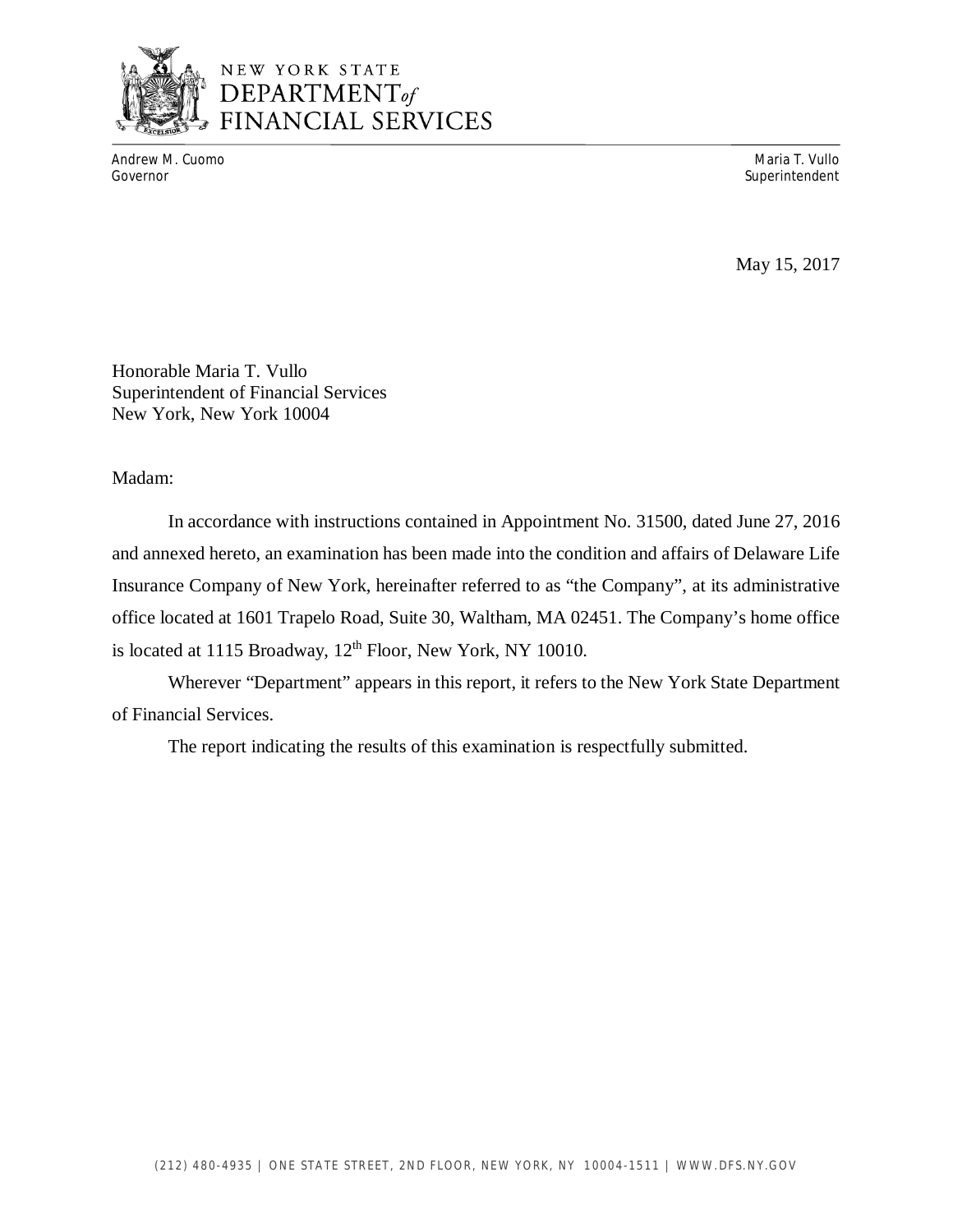#### 1. EXECUTIVE SUMMARY

<span id="page-4-0"></span> stating that he would be divesting himself from ownership of Delaware Life Holdings Group ("DLHG"). The Company informed the Department that no funds would come from DLHG or its subsidiaries upon divestiture, but that the source of the funds was from prior dividend distributions. (See item 3F of this report) On July 5, 2016, the Department received a divestiture notice from Mr. Todd L. Boehly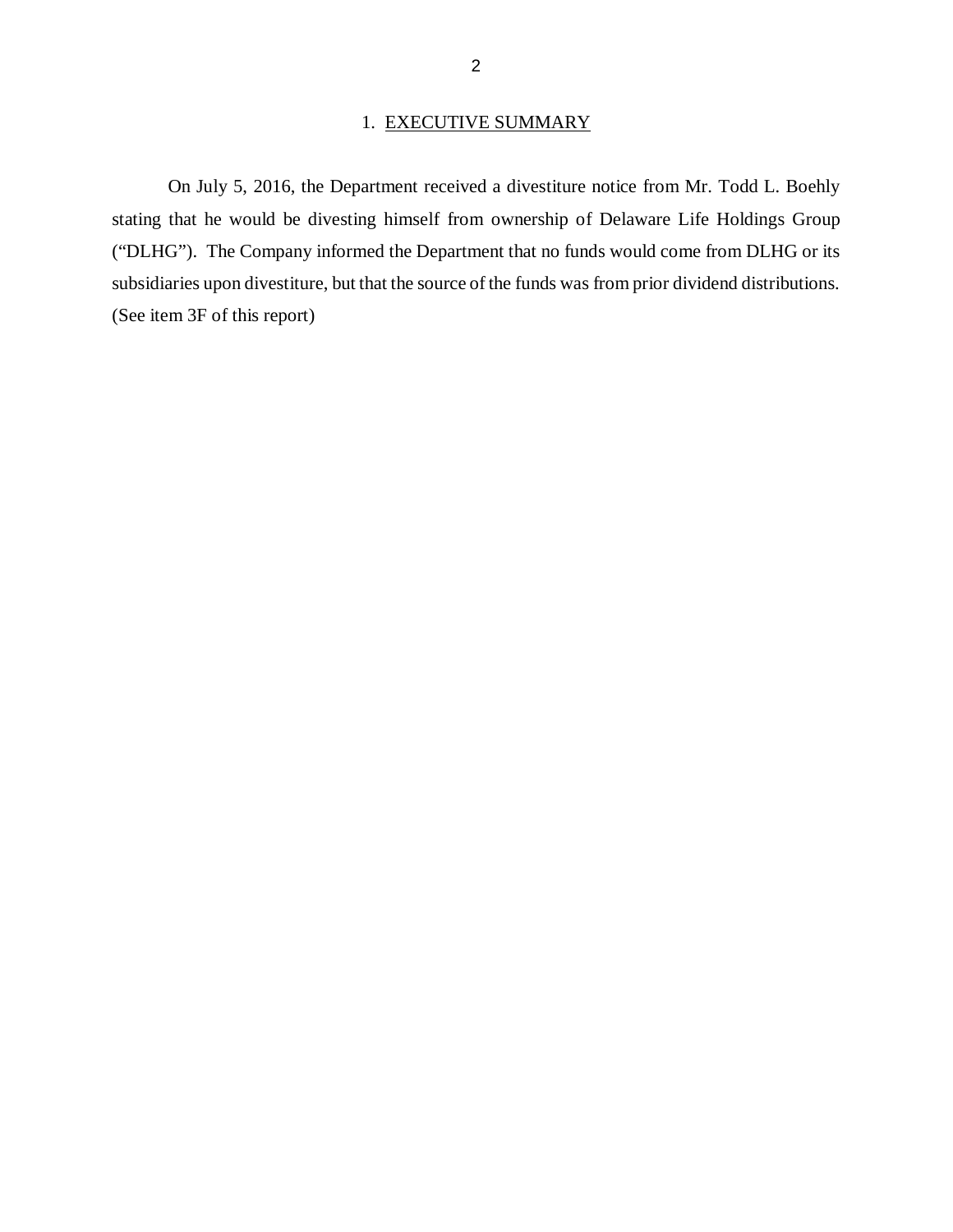#### 2. SCOPE OF EXAMINATION

<span id="page-5-0"></span> *Financial Condition Examiners Handbook, 2016 Edition* (the "Handbook")*.* The examination covers the three-year period from January 1, 2013 through December 31, 2015. The examination was conducted observing the guidelines and procedures in the Handbook and, where deemed appropriate by the examiner, transactions occurring subsequent to December 31, 2015 but prior to the date of this report (i.e., the completion date of the examination) were also reviewed. The examination of the Company was a full scope examination as defined in the *NAIC* 

 of the Handbook published by the National Association of Insurance Commissioners ("NAIC"). The Handbook guidance provides for the establishment of an examination plan based on the examiner's assessment of risk in the insurer's operations and utilizing that evaluation in formulating the nature and extent of the examination. The examiner planned and performed the examination to evaluate the current financial condition as well as identify prospective risks that may threaten the future solvency of the insurer. The examiner identified key processes, assessed the risks within those processes and evaluated the internal control systems and procedures used to mitigate those risks. The examination also included assessing the principles used and significant estimates made by management, evaluating the overall financial statement presentation, and determining management's compliance with New York statutes and Department guidelines, Statutory Accounting Principles as adopted by the Department, and annual statement instructions. The examination was conducted on a risk-focused basis in accordance with the provisions

 accordance with the Handbook guidelines, through the NAIC's Financial Examination Electronic Tracking System ("FEETS"). Delaware served as the lead state with New York participating. Since the lead and participating states are all accredited by the NAIC, all states deemed it appropriate to rely on each other's work. The examination was called by the Delaware Department of Insurance ("Delaware") in

 Information about the Company's organizational structure, business approach and control environment were utilized to develop the examination approach. The Company's risks and management activities were evaluated incorporating the NAIC's nine branded risk categories. These categories are as follows:

- Pricing/Underwriting
- **Reserving**
- Operational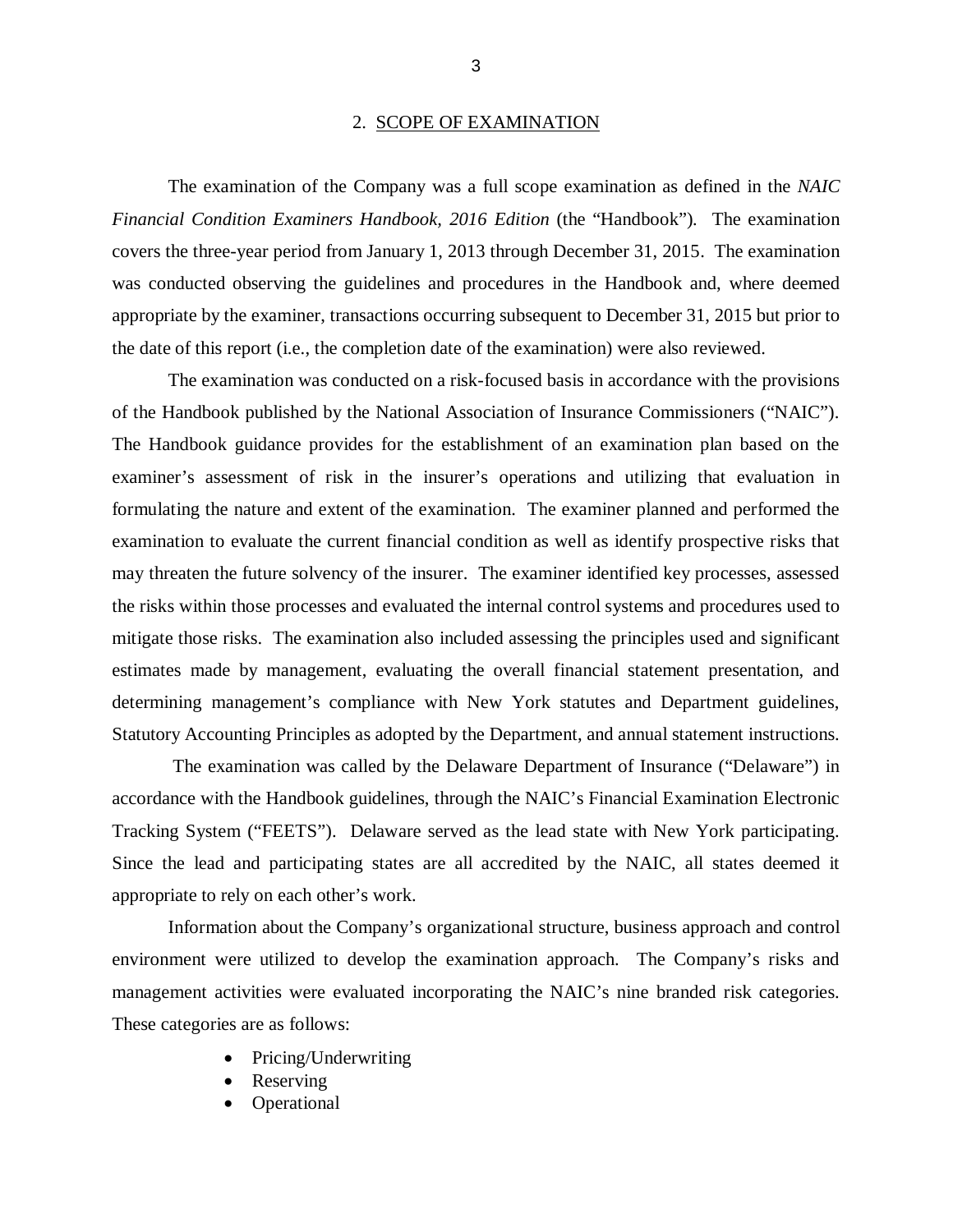- Strategic
- Credit
- Market
- Liquidity
- Legal
- Reputational

 The Company was audited annually, for the years 2013 through 2015, by the accounting firm of PricewaterhouseCoopers LLP ("PwC"). The Company received an unqualified opinion in all years. Certain audit workpapers of the accounting firm were reviewed and relied upon in conjunction with this examination. The Company shares an internal audit department and an internal control department with its parent, Delaware Life Insurance Company ("DLIC"), a Delaware domiciled insurer. However, certain internal audit work is outsourced to Ernst & Young, LLP ("E&Y") and Stowe & Degon, LLC ("Stowe") with both E&Y and Stowe given the task of assessing the internal control structure for the parent and the Company.

 violations, recommendations or comments. The examiner reviewed the prior report on examination which did not contain any financial

 matters which involve departure from laws, regulations or rules, or which require explanation or This report on examination is confined to financial statements and comments on those description.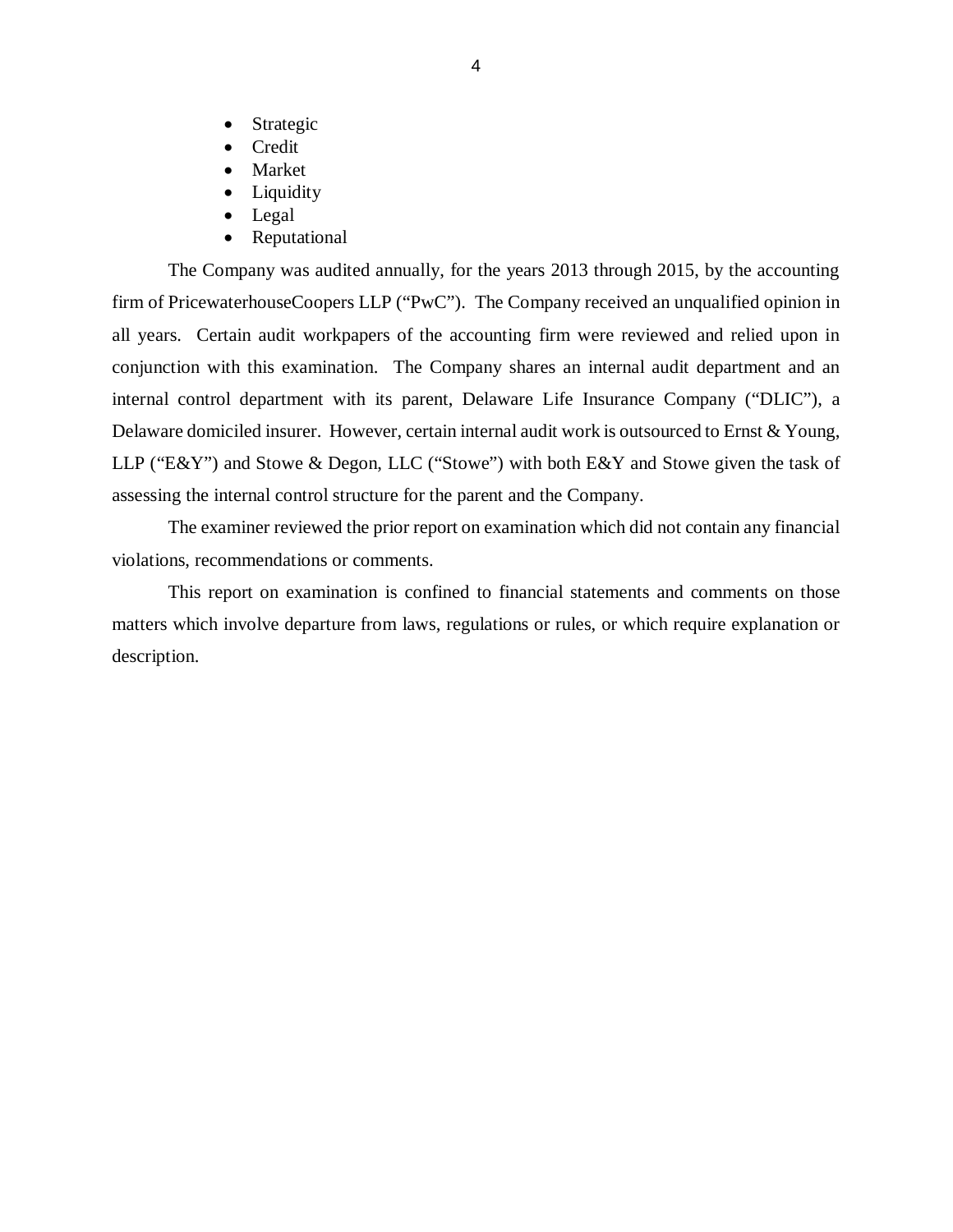#### 3. DESCRIPTION OF COMPANY

#### A. History

 The Company was incorporated as a stock life insurance company under the laws of New York on May 25, 1983. It was licensed on April 11, 1985 and commenced business on August 15, 1985. Initial resources of \$7,000,000, consisting of common capital stock of \$2,000,000 and paid in and contributed surplus of \$5,000,000, were provided through the sale of 2,000 shares of common stock (par value of \$1,000 each) for \$3,500 per share.

 domiciled life insurer, merged with and into the Company; the Company was the surviving entity. Prior to the merger, Keyport Life Insurance Company ("KLIC") owned KBL and DLIC, then known as Sun Life Assurance Company of Canada (U.S.) ("SLUS"), owned the Company. To execute the merger, the Company issued 4,001 additional shares of common stock to KLIC in exchange for the assets and liabilities of KBL. As a result of the additional common stock issuance, the Company became a subsidiary of both KLIC and SLUS, with KLIC owning 67% of the Company's common stock and SLUS owning 33%. On December 31, 2003, KLIC merged with and into SLUS; SLUS was the surviving company. As a result, the Company, once again, became a wholly-owned subsidiary of SLUS. On December 31, 2002, Keyport Benefit Life Insurance Company ("KBL"), a New York

 received additional surplus contributions of \$45,000,000 and \$150,000,000 from its parent in 2002 and 2008, respectively. As of December 31, 2015, common capital stock totaled \$2,100,350, and KBL received a surplus contribution of \$71,000,000 from KLIC in 2001. The Company paid-in and contributed surplus totaled \$357,399,650.

 On December 31, 2011, Sun Life Financial Inc. ("SLF") announced that it would discontinue new sales of its domestic U.S. annuity and individual life products effective December 30, 2011, as a result of a strategic review of its business. SLF's decision to discontinue sales in these lines of business was based on unfavorable product economics due to ongoing shifts in capital markets and regulatory requirements. On December 17, 2012, SLF announced the execution of a definitive agreement ("Sale Transaction") to sell its domestic U.S. annuity business and certain life insurance business to Delaware Life Holdings, LLC ("Delaware Life"). Delaware Life, a newly formed limited liability company organized under the laws of Delaware, was ultimately owned by Mark R. Walter and Todd L. Boehly. Messrs. Walter and Boehly were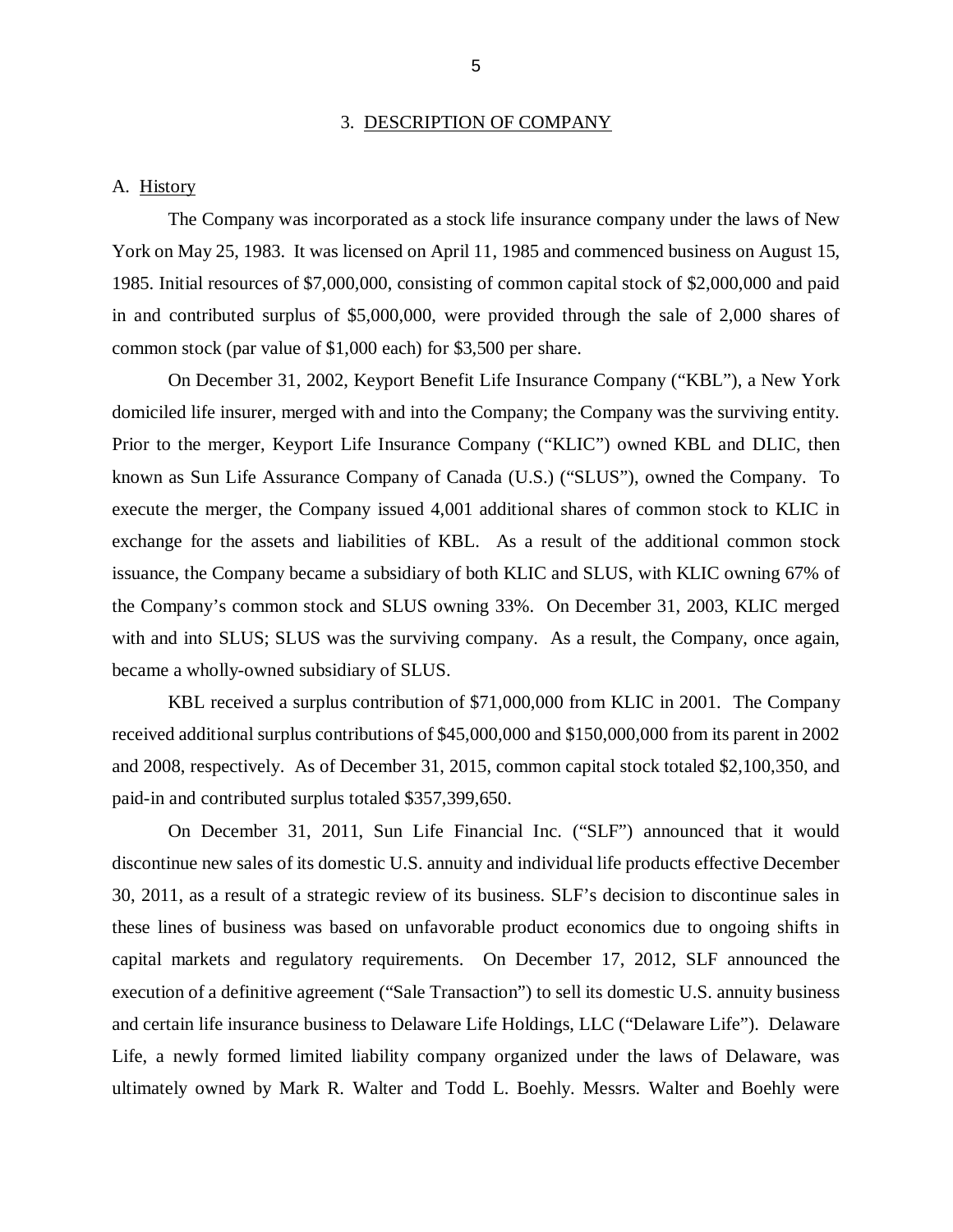<span id="page-8-0"></span> principal officers of, and held non-controlling ownership interest in, Guggenheim Partners, LLC, a privately held investment firm. Delaware Life was formed as an acquisition vehicle for the transaction with SLF. The Sale Transaction was approved by the Department on July 30, 2013. After receiving all regulatory approvals, the Sale Transaction closed on August 2, 2013 with an effective date of July 31, 2013 for accounting purposes. Included in the Sale Transaction was the transfer to Delaware Life of all the issued and outstanding shares of capital stock of SLUS, the holder of 100% of the issued and outstanding shares of the Company's capital stock. Effective July 21, 2014, the name of the Company was changed from Sun Life Insurance and Annuity Company of New York to its current name Delaware Life Insurance Company of New York. On that same date, the name of the Company's parent, SLUS, was changed to DLIC.

#### B. Holding Company

 The Company is a wholly owned subsidiary of DLIC, a Delaware life insurance company. DLIC is in turn a wholly owned subsidiary of Delaware Life, a limited liability company organized under the laws of Delaware. The Company was ultimately owned by Mark R. Walter (50%) and Todd L. Boehly (50%). Messrs Walter and Boehly were principal officers of, and held non- controlling ownership interest in Guggenheim Partners, LLC, a privately held investment firm. On July 5, 2016, the Department received a divestiture notice from Mr. Todd L. Boehly stating that he would be divesting himself from ownership of DLHG.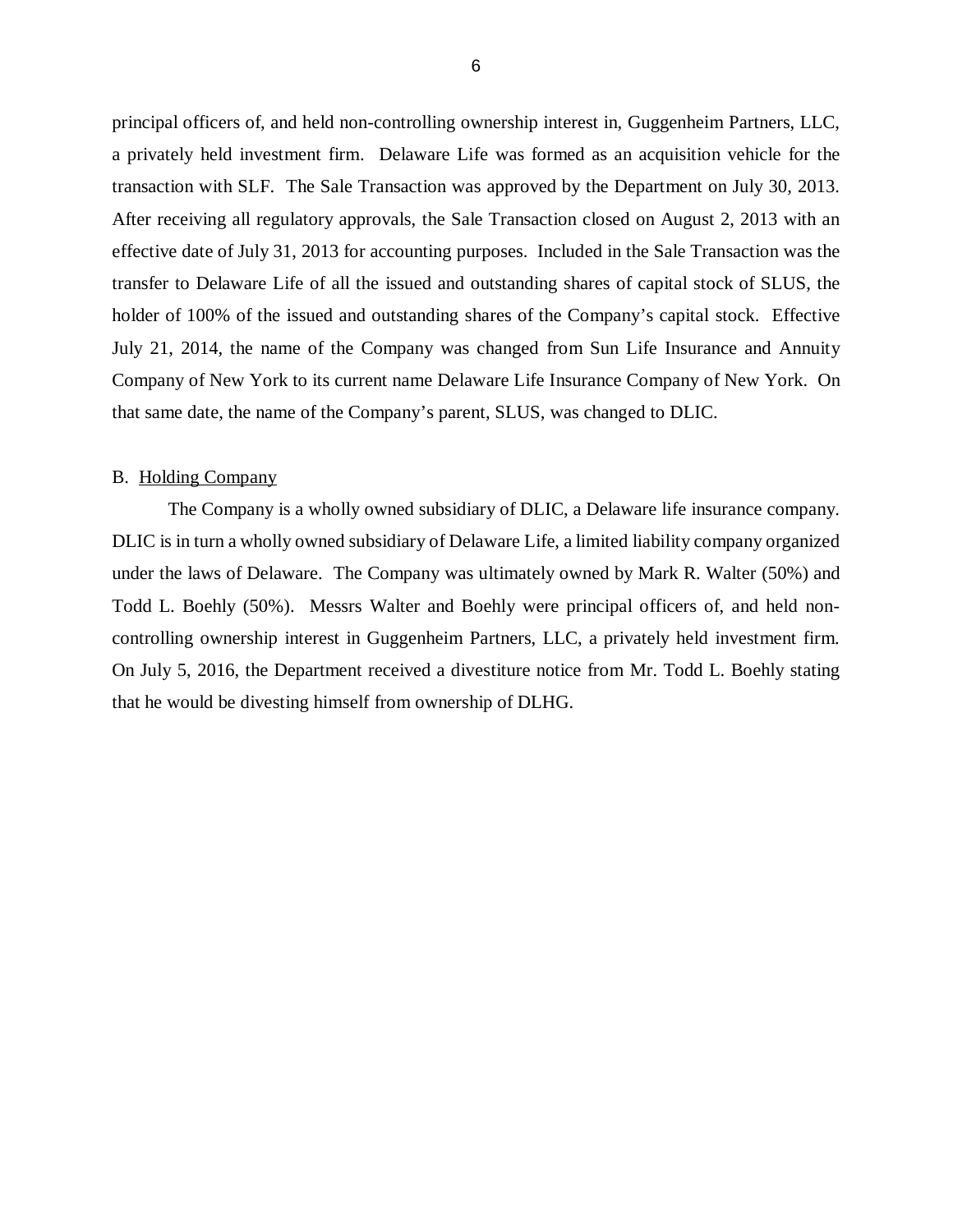#### <span id="page-9-0"></span>C. Organizational Chart

 entities in its holding company system as of December 31, 2015 follows: An organization chart reflecting the relationship between the Company and significant

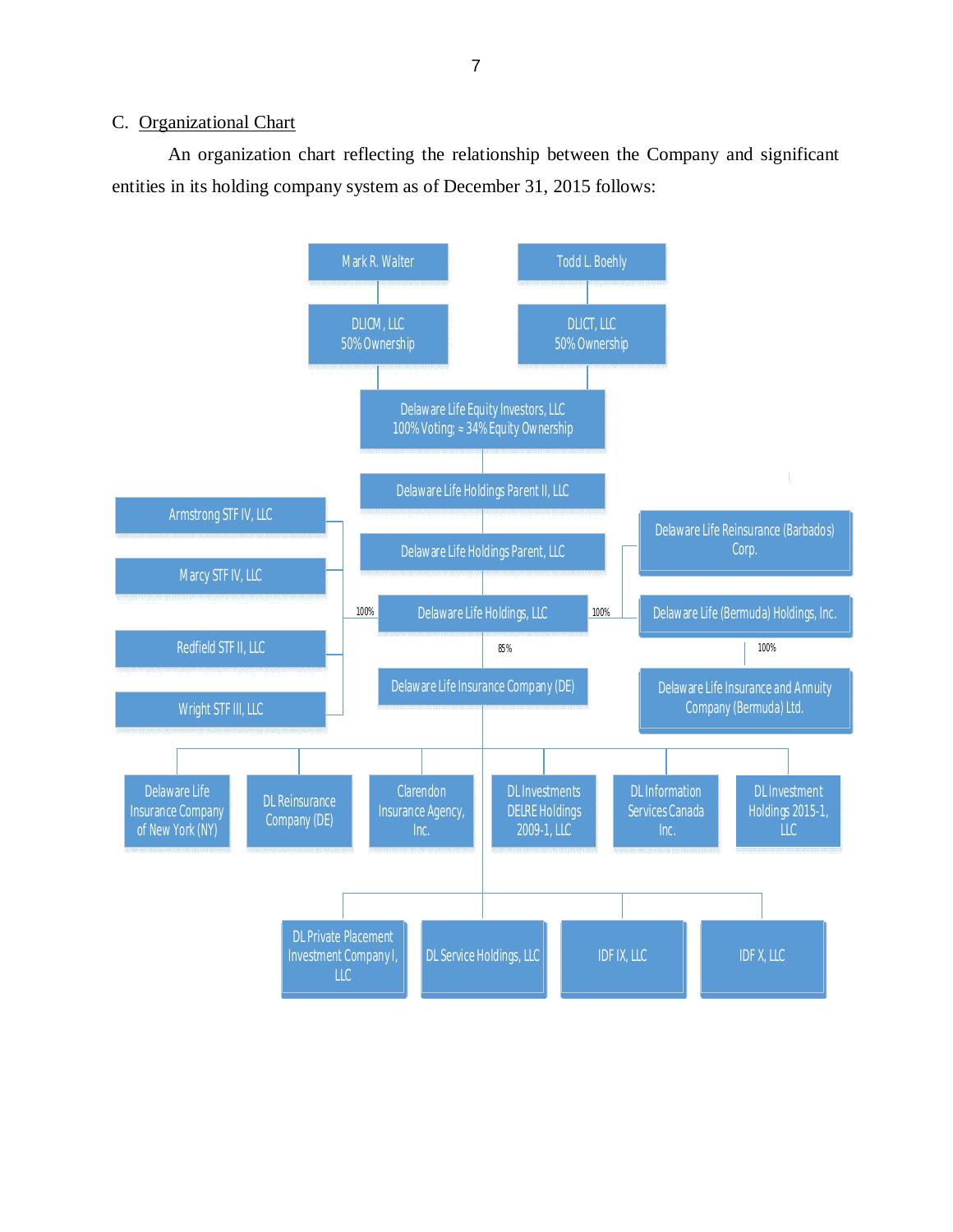## D. Service Agreements

The Company had ten service agreements in effect with affiliates during the examination

| period.                    |              |              |                    |                           |                                    |
|----------------------------|--------------|--------------|--------------------|---------------------------|------------------------------------|
|                            |              |              |                    |                           |                                    |
|                            |              |              |                    |                           |                                    |
| Type of Agreement          |              | Provider(s)  | Recipient(s)       |                           | Income/(Expense)*                  |
| and Department             | Effective    | of           | $\sigma$ f         | Specific Service(s)       | For Each Year of the               |
| File Number                | Date         | Service(s)   | Service(s)         | Covered                   | Examination                        |
| <b>General Services</b>    | Effective    | The Company  | Sun Life Assurance | Marketing and other       | $2013 \text{ }$ \$<br>$\mathbf{0}$ |
| Agreement                  | 07/01/1999   |              | Company of         | services related to the   | 2014 \$<br>$\boldsymbol{0}$        |
| No. 26444                  | Amended      |              | Canada ("SLOC")    | individual life, annuity, | 2015 \$<br>$\Omega$                |
|                            | 12/01/2006   |              | and SLUS           | group life and disability |                                    |
|                            | **Terminated |              |                    | products.                 |                                    |
|                            | 08/02/2013   |              |                    |                           |                                    |
| Administrative             | Effective    | <b>DLIC</b>  | The Company        | Personnel, certain        | 2013 \$(12,107,494)                |
| Services Agreement         | 11/21/2000   |              |                    | investment, actuarial,    | 2014 \$(14,783,587)                |
| No. 29891                  | Amended      |              |                    | and administrative        | 2015 \$(13,081,431)                |
|                            | 12/31/2001   |              |                    | services                  |                                    |
|                            | 12/01/2006   |              |                    |                           |                                    |
| Administrative             | Effective    | Sun Life     | The Company        | Administrative and        | 2013 \$<br>(266, 631)              |
| Services Agreement         | 12/06/2004   | Information  |                    | support services in       | 2014 \$<br>$\theta$                |
| No. 33326                  | Amended      | Services     |                    | connection with the       | 2015 \$<br>$\theta$                |
|                            | 12/01/2006   | Canada Inc.  |                    | Company's insurance       |                                    |
|                            | 10/01/2011   | ('SLISC")    |                    | and annuity businesses.   |                                    |
|                            | **Terminated |              |                    |                           |                                    |
|                            | 08/02/2013   |              |                    |                           |                                    |
| Administrative             | Effective    | The Company  | Sun Life and       | Various administrative    | $2013 \text{ }$ \$<br>$\mathbf{0}$ |
| Services Agreement         | 05/31/2007   |              | Health Insurance   | services in connection    | 2014 \$<br>$\boldsymbol{0}$        |
| No. 37566                  | **Terminated |              | Company (U.S.)     | with policies covered     | 2015 \$<br>$\Omega$                |
|                            | 08/02/2013   |              | ('SLHIC")          | under a related           |                                    |
|                            |              |              |                    | reinsurance agreement.    |                                    |
| Administrative             | Effective    | Sun Life     | The Company        | Administrative and        | 2013 \$<br>(365, 337)              |
| Services Agreement         | 03/01/2009   | Information  |                    | support services in       | 2014 \$<br>$\theta$                |
| No. 41257                  | **Terminated | Services     |                    | connection with the       | 2015 \$<br>$\theta$                |
|                            | 08/02/2013   | Ireland      |                    | Company's insurance       |                                    |
|                            |              | Limited      |                    | and annuity businesses.   |                                    |
|                            |              |              |                    |                           |                                    |
|                            |              |              |                    |                           |                                    |
| <b>General Services</b>    | 03/01/2011   | The Company  | <b>SLHIC</b>       | Issues individual life    | 2013 \$<br>$\mathbf{0}$            |
| Agreement                  | **Terminated |              |                    | insurance policies to     | 2014 \$<br>$\boldsymbol{0}$        |
| No. 43887                  | 08/02/2013   |              |                    | eligible individuals that | $\Omega$<br>2015 \$                |
|                            |              |              |                    | exercise conversion       |                                    |
|                            |              |              |                    | rights                    |                                    |
|                            |              |              |                    |                           |                                    |
| <b>Investment Advisory</b> | Effective    | Sun Capital  | The Company        | Investment manager for    | $\overline{2013}$ \$ $(1,426,674)$ |
| Agreement                  | 01/01/2002   | Advisers LLC |                    | the Company's general     | 2014 \$<br>$\theta$                |
| No. 29889                  | Amended      | ("SCA")      |                    | account investment        | 2015 \$<br>$\overline{0}$          |
|                            | 12/01/2006   |              |                    | portfolio.                |                                    |
|                            | 12/20/2007   |              |                    |                           |                                    |
|                            | Terminated   |              |                    |                           |                                    |
|                            | 08/02/2013   |              |                    |                           |                                    |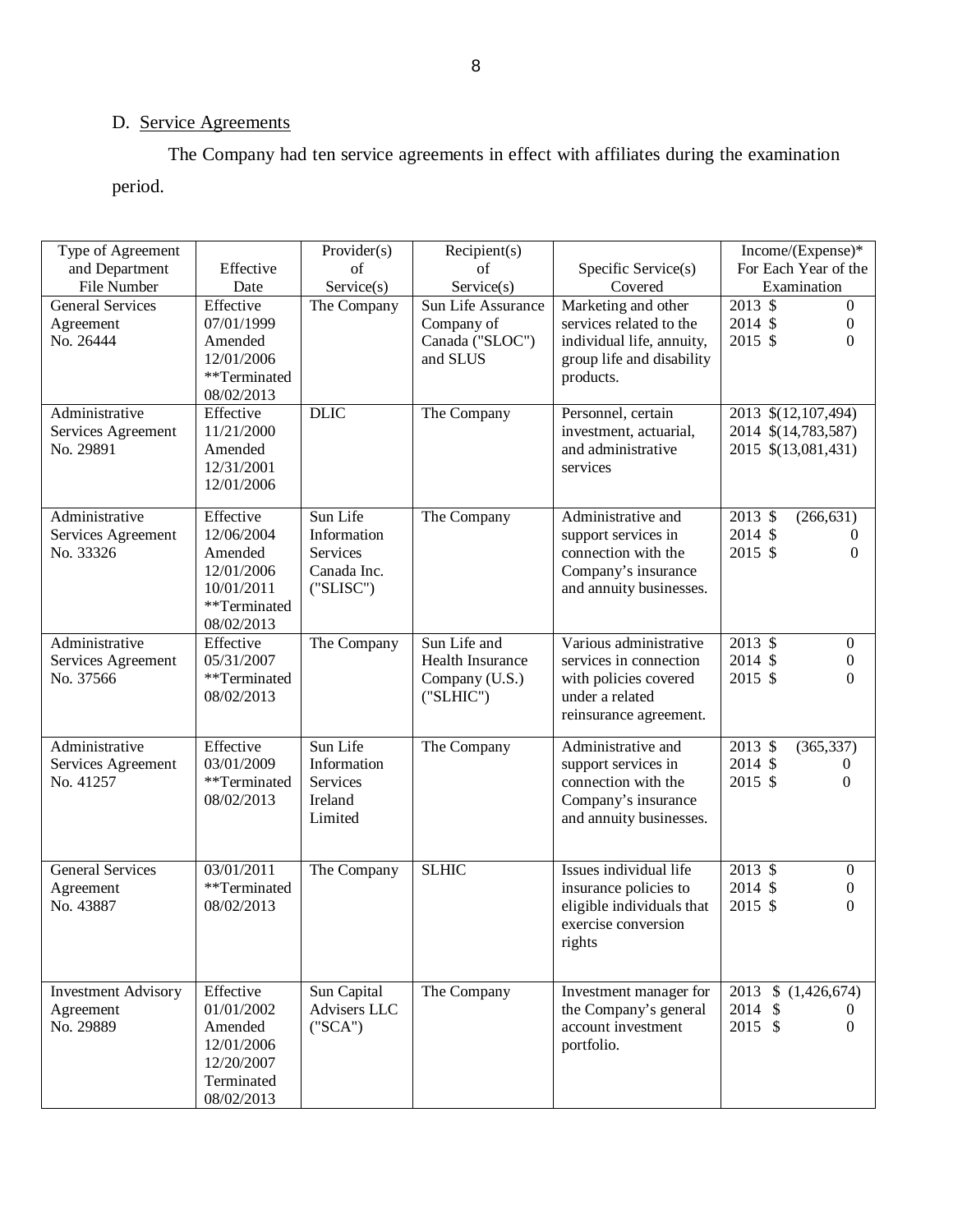| Type of Agreement |              | Provider(s)     | Recipient(s) |                          | Income/(Expense)*    |          |
|-------------------|--------------|-----------------|--------------|--------------------------|----------------------|----------|
| and Department    | Effective    | of              | of           | Specific Service(s)      | For Each Year of the |          |
| File Number       | Date         | Service(s)      | Service(s)   | Covered                  | Examination          |          |
| Principal         | Effective    | Clarendon       | The Company  | Principal underwriter    | 2013 \$              | $\theta$ |
| Underwriter's     | 02/01/2003   | Insurance       |              | and general distributor  | 2014 \$              | $\theta$ |
| Agreement         | Amended      | Agency, Inc.    |              | for variable and fixed   | 2015 \$              | 0        |
| No. 30978A        | 12/01/2006   | ("Clarendon")   |              | annuity products.        |                      |          |
|                   |              | ***             |              |                          |                      |          |
| Wholesaling       | Effective    | Sun Life        | The Company  | Assisting in the         | 2013 \$              | $\Omega$ |
|                   |              |                 |              |                          |                      |          |
| Agreement         | 02/01/2003   | Financial       |              | distribution of certain  | 2014 \$              |          |
| No. 30978A        | Amended      | Distributors,   |              | annuity and variable     | 2015 \$              | $\Omega$ |
|                   | 12/01/2006   | Inc. $("SLFD")$ |              | life products.           |                      |          |
|                   | 10/01/2010   |                 |              |                          |                      |          |
|                   | **Terminated |                 |              |                          |                      |          |
|                   | 08/02/2013   |                 |              |                          |                      |          |
| Wholesaling       | Effective    | <b>SLFD</b>     | The Company  | Assisting in the         | 2013 \$              | $\Omega$ |
| Agreement         | 10/01/2010   |                 |              | distribution of certain  | 2014 \$              |          |
| No. 42810         | **Terminated |                 |              | universal life insurance | 2015 \$              | 0        |
|                   | 08/02/2013   |                 |              | contracts.               |                      |          |

\*Amount of Income or (Expense) Incurred by the Company

\*\*Agreement was terminated in conjunction with the Sale Transaction

\*\*\*The agreement with Clarendon remains effective as Clarendon is the Financial Industry Regulatory Authority registered broker-dealer that serves as the principal underwriter and distributor of the Company's book of inforce variable products. This agreement will also remain in effect in the event that the Company begins to write new business.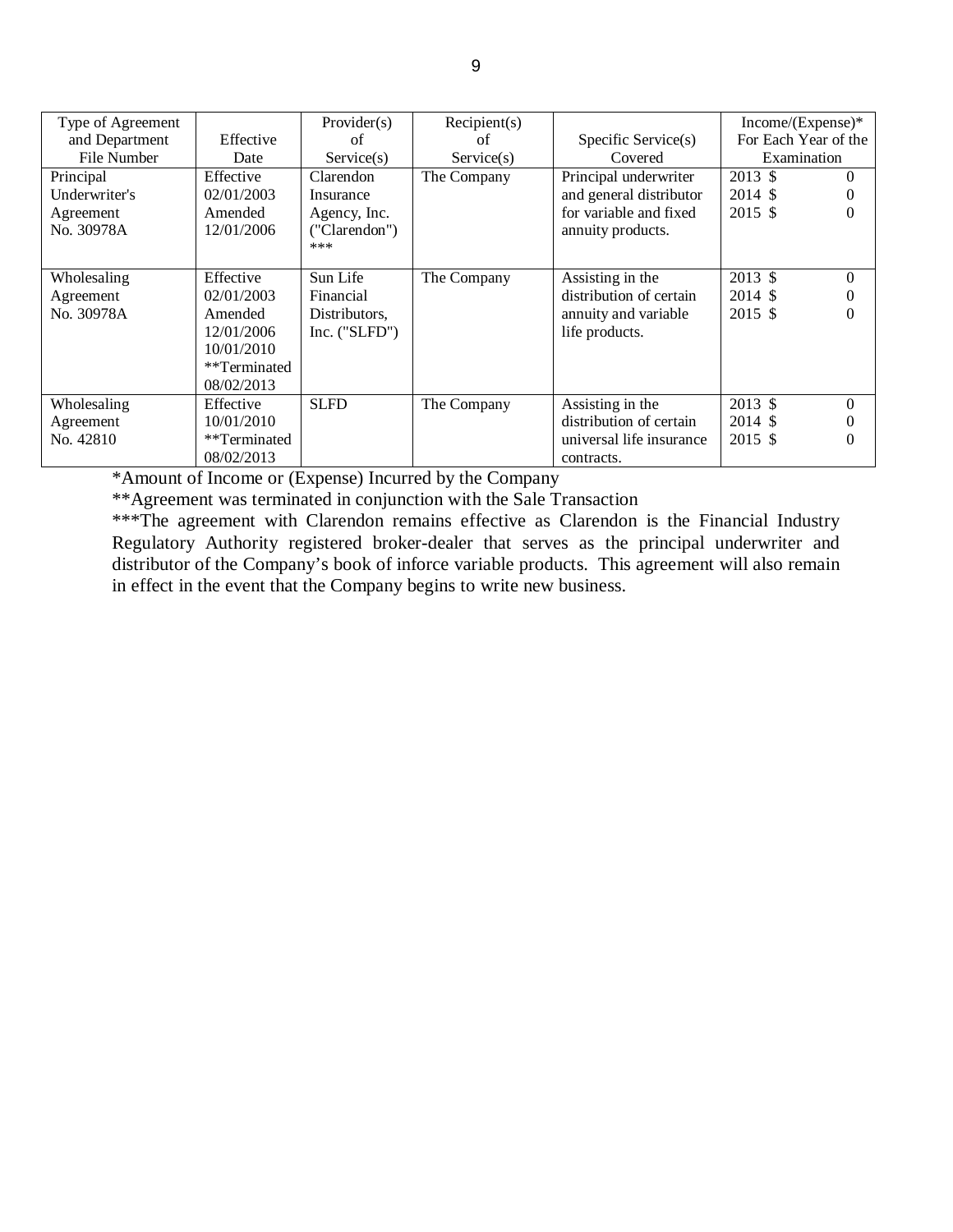#### E. Management

 seven and not more than 25 directors. Directors are elected for a period of one year at the annual meeting of the shareholders held in May of each calendar year. The Company's by-laws provide that meetings of the board of directors may be held without notice at such time and such place within or without the State of New York as the board of directors may from time to time determine. As of December 31, 2015, the board of directors consisted of seven members. During 2013, three regular meetings were held. In 2014 and 2015, regular meetings were held in April and September, respectively. respectively. The seven board members and their principal business affiliation, as of December 31, 2015, The Company's by-laws provide that the board of directors shall consist of not less than

were as follows:

| Name and Residence                   | <b>Principal Business Affiliation</b>                             | Year First<br>Elected |
|--------------------------------------|-------------------------------------------------------------------|-----------------------|
| Todd L. Boehly<br>Darien, CT         | Chief Executive Officer and Chairman<br>Eldridge Industries, LLC  | 2013                  |
| Donald C. Cacciapaglia<br>Rye, NY    | Vice Chairman<br>Guggenheim Capital, LLC                          | 2013                  |
| Dennis A. Cullen*<br>Northbrook, IL  | <b>Retired Managing Partner</b><br>Chicago Asset Funding, LLC     | 2013                  |
| Homer J. Holland*<br>Scottsdale, AZ  | Investor<br>Holland Partners, Inc.                                | 2013                  |
| Richard E. Kipper*<br>Snowmass, CO   | <b>Retired President and CEO</b><br>Major Legal Services, Inc.    | 2013                  |
| David E. Sams, Jr.<br>Vero Beach, FL | <b>Chief Executive Officer</b><br>Delaware Life Insurance Company | 2013                  |
| Mark R. Walter<br>Chicago, IL        | <b>Chief Executive Officer</b><br>Guggenheim Partners, LLC        | 2013                  |

\* Not affiliated with the Company or any other company in the holding company system

 On October 25, 2016, Mark R. Walter resigned from the board of directors. On November 1, 2016, Todd L. Boehly resigned from the board.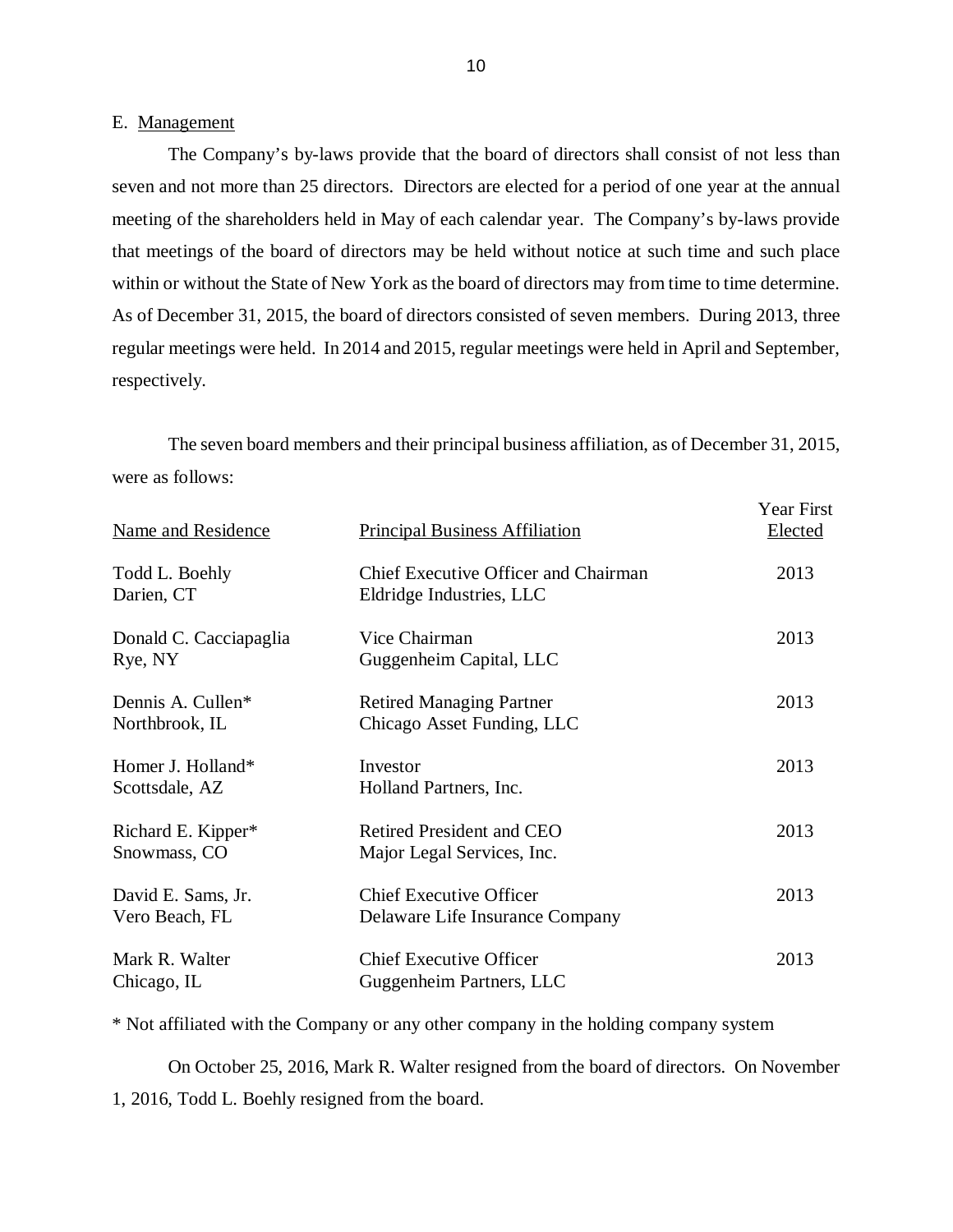The examiner's review of the minutes of the meetings of the board of directors and its audit/nominating committee indicated that meetings were generally well attended, although director Mark R. Walter did not attend a majority of meetings during 2014 through 2016.

 The examiner recommends that all members of the board of directors attend a majority of meetings within a calendar year.

 The following is a listing of the principal officers of the Company as of December 31, 2015:

Name Title

| David E. Sams, Jr. | <b>Chief Executive Officer</b>                                |
|--------------------|---------------------------------------------------------------|
| Daniel J. Towriss  | President and Chief Risk Officer                              |
| Keith A. Dall      | <b>Executive Vice President, Chief Actuary</b>                |
| Michael S. Bloom   | Senior Vice President and General Counsel and Secretary       |
| Michael K. Moran   | Senior Vice President, Chief Accounting Officer and Treasurer |
| Robert Sabatino    | Senior Vice President, Information Technology and Operations  |
| Michelle B. Wilcon | Senior Vice President, Human Resources                        |
| Andrew F. Kenney   | <b>Chief Investment Officer</b>                               |
| James D. Purvis    | <b>Chief Operating Officer</b>                                |

 Kathleen T. Baron, the Company's Vice President and Chief Compliance Officer, is designated as the Company's consumer services officer per Insurance Regulation No. 64, 11 NYCRR Section 216.4(c).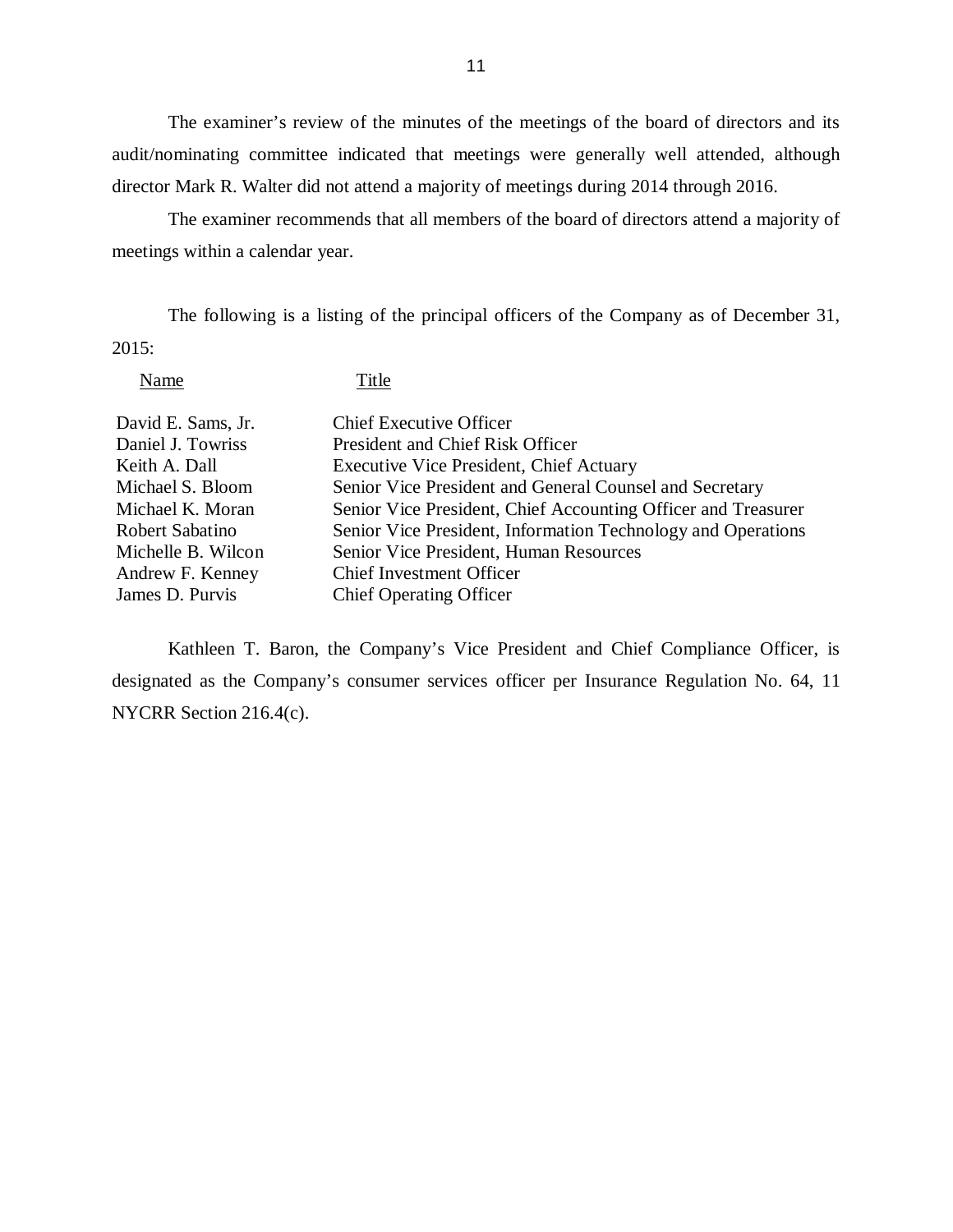#### <span id="page-14-0"></span>F. Subsequent Events

 On July 5, 2016, the Department received a divestiture notice from Mr. Todd L. Boehly stating that he would be divesting himself from ownership of DLHG. The divestiture of Mr. Boehly's common interest in DLHG will be accomplished through a redemption of units at Delaware Life Holdings Parent II, LLC ("DLHPII"), an indirect holding company parent of the Company. The source of funds at the holding company is from cash and/or securities on hand from proceeds of prior dividend distributions. The Company informed the Department that no funds would come from DLHG or its subsidiaries upon divestiture. The Company also stated that no party or person would be acquiring Mr. Boehly's shares, including Mr. Mark Walter himself. In the event that a party or person was to purchase Mr. Boehly's shares, the Company was informed that a Form A or other form may need to be filed with the Department.

 On September 20, 2016, the Company filed an amended HC-1 Form with the Department, and DLIC filed an amended Form B with the Delaware Department of Insurance on behalf of DLIC and DL Reinsurance Company ("DLRC"). As a result, Mr. Walter became the sole shareholder of Delaware Life.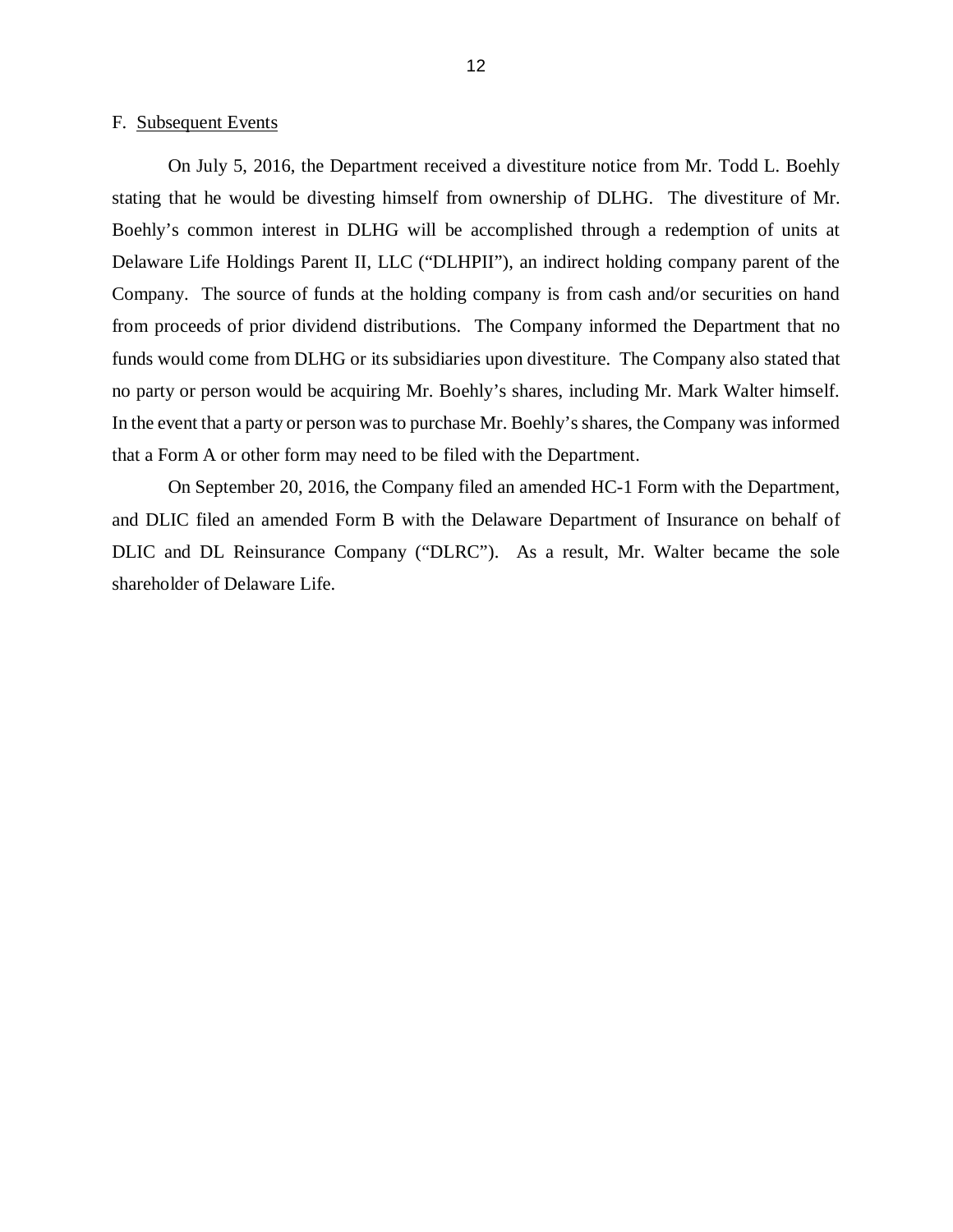#### 4. TERRITORY AND PLAN OF OPERATIONS

 insurance as defined in paragraphs 1, 2 and 3 of Section 1113(a) of the New York Insurance Law. The Company is authorized to write life insurance, annuities and accident and health

 Island. In 2015, 70.1% of life premiums, 96.1% of annuity considerations and all accident and health premiums were received from New York. Policies are written on a non-participating basis. The Company is licensed to transact business in two states, namely New York and Rhode

The following table shows the percentage of direct premiums received, by state for the year 2015:

| Life Insurance Premiums |       |  |  |  |
|-------------------------|-------|--|--|--|
| New York                | 70.1% |  |  |  |
| Michigan                | 11.1  |  |  |  |
| Minnesota               | 7.4   |  |  |  |
| Texas                   | 2.0   |  |  |  |
| North Carolina          | 1.7   |  |  |  |
| Subtotal                | 92.3% |  |  |  |
| All others              | 7.7   |  |  |  |
| Total                   | 100.0 |  |  |  |

#### A. Statutory and Special Deposits

 Treasury Bonds on deposit with the State of New York, its domiciliary state, for the benefit of all policyholders, claimants and creditors of the Company. As of December 31, 2015, the Company had \$400,000 (par value) of United States

#### B. Direct Operations

 During 2013, significant transactions and changes occurred in connection with the Sale Transaction, most notably being that the Company entered into a recapture and termination agreement with its former affiliate, Sun Life and Health Insurance Company (U.S.) ("SLHIC"), effective July 31, 2013. Under this agreement, SLHIC recaptured the business that was ceded to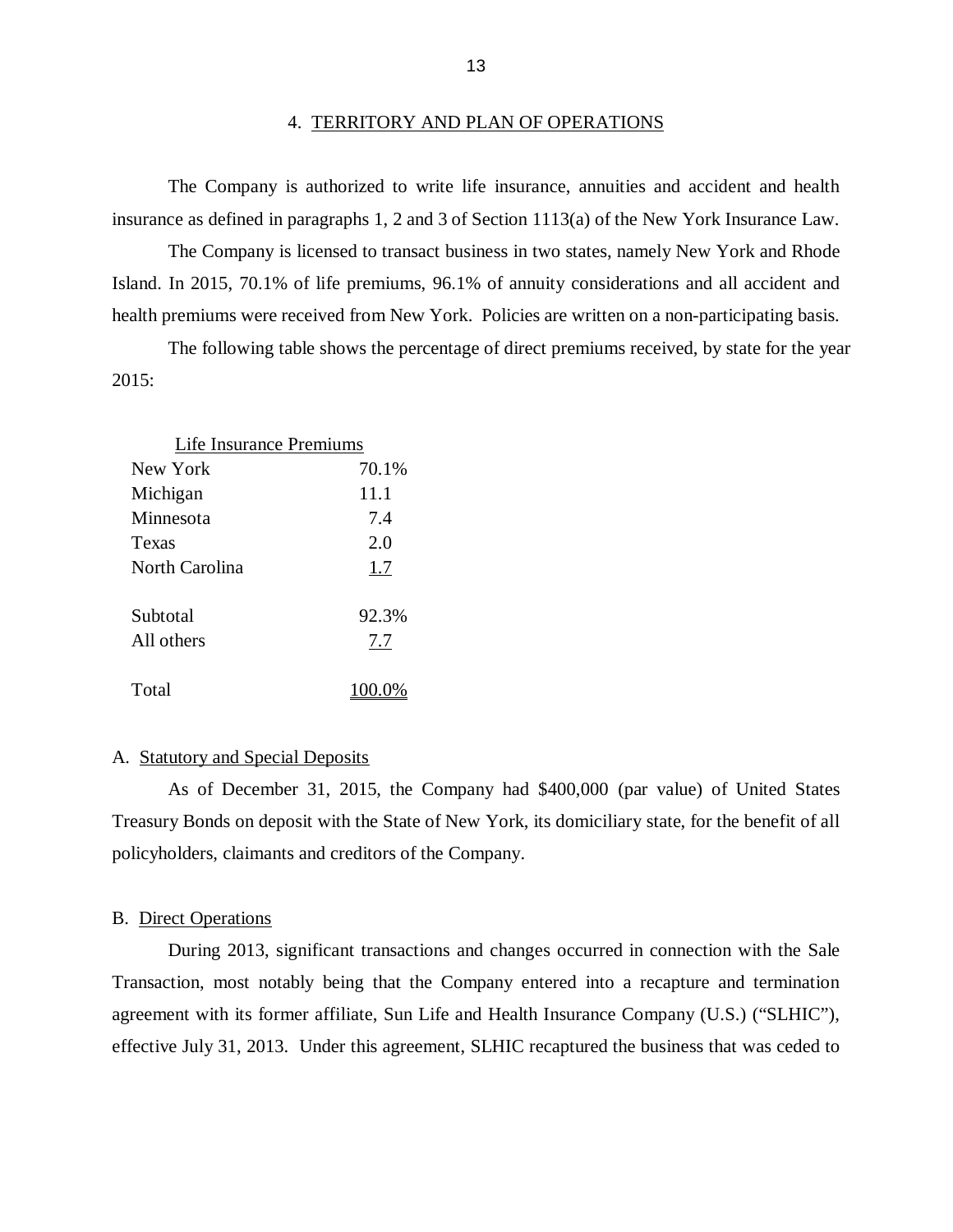<span id="page-16-0"></span> the Company, and the May 31, 2007 reinsurance, renewal rights and administrative services agreements were terminated.

 Effective July 31, 2013, the Company entered into new reinsurance, renewal rights and administrative services agreements with a former affiliate, SLHIC. Pursuant to these agreements, the Company ceded 100% of the liabilities under its group insurance policies to SLHIC on an indemnity coinsurance basis, and SLHIC agreed to provide administrative services in connection with the reinsured policies. Under these agreements, effective July 31, 2013, the Company transferred cash and invested assets of approximately \$112.0 million to support the related reinsurance liabilities.

 protection products, including individual life and individual fixed and variable annuities. The Company reinsures certain risks related to some of these products to former affiliated and non- affiliated reinsurers. The Company is currently not writing any new business. The Company's business currently includes a variety of wealth accumulation and

 Effective August 1, 2013 the Company discontinued new sales of group life, disability income, dental and stop loss insurance, and its existing block of group life, disability income, dental and stop loss business was either 100% reinsured or rewritten to SLHIC. The Company is currently in run-off with no plans to commence writing new business within the next twelve months. months.<br>C. <u>Reinsurance</u>

 As of December 31, 2015, the Company had reinsurance treaties in effect with 13 companies, of which nine were authorized or accredited. The Company's life and accident and health business is primarily reinsured on a yearly renewable term basis. A small percentage of life insurance products are reinsured on a coinsurance or modified-coinsurance basis. Reinsurance is provided on an automatic and facultative basis.

 amount of life insurance ceded as of December 31, 2015 was \$1,939,669,708, which represents 97.9% of the total face amount of life insurance in force. Reserve credit taken for reinsurance ceded to unauthorized companies, totaling \$490,843,138, was supported by letters of credit in the amount of \$1,715,000, by trust agreements in the amount of \$367,945,227 and by funds withheld from reinsurers in the amount of \$130,338,010. The maximum retention limit for individual life contracts is \$1,500,000. The total face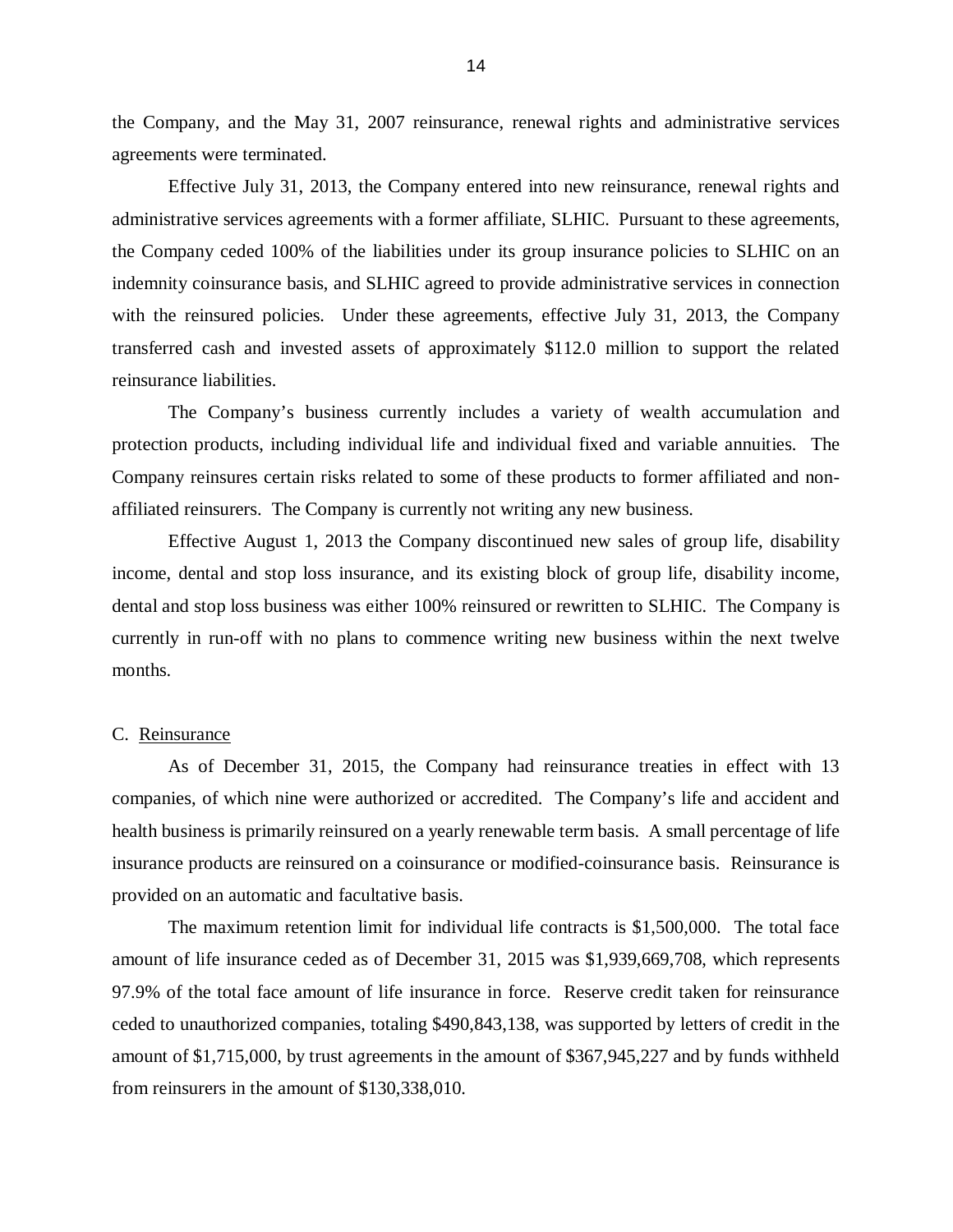The Company is party to a reinsurance agreement with its former affiliate, the United States Branch of Sun Life Assurance Company of Canada ("the U.S. Branch"), under which certain of the Company's universal life ("UL") business was 90% coinsured on a funds-withheld basis by the U.S. Branch. The Company ceased writing new UL business effective December 31, 2011.

 Effective July 31, 2013, the reinsurance agreement was amended to modify the formula for calculating the funds withheld amount. As a result of this amendment, the funds withheld amount was reduced, and assets and cash at fair market value totaling approximately \$120,000,000 were transferred to the U.S. Branch from the Company.

 Effective December 31, 2014, this treaty was amended and restated to increase the risks reinsured from 90% quota share to 100% quota share. In connection with this amendment, the Company paid the U.S. Branch an initial reinsurance premium for assuming the liabilities. The premium recorded was based on the liabilities transferred in the amount of \$52,000,000. The Company increased the funds withheld under coinsurance by approximately \$17,400,000, and the Company received a ceding commission in the amount of approximately \$9,000,000. This ceding commission was deferred and recorded post-tax as an adjustment to surplus.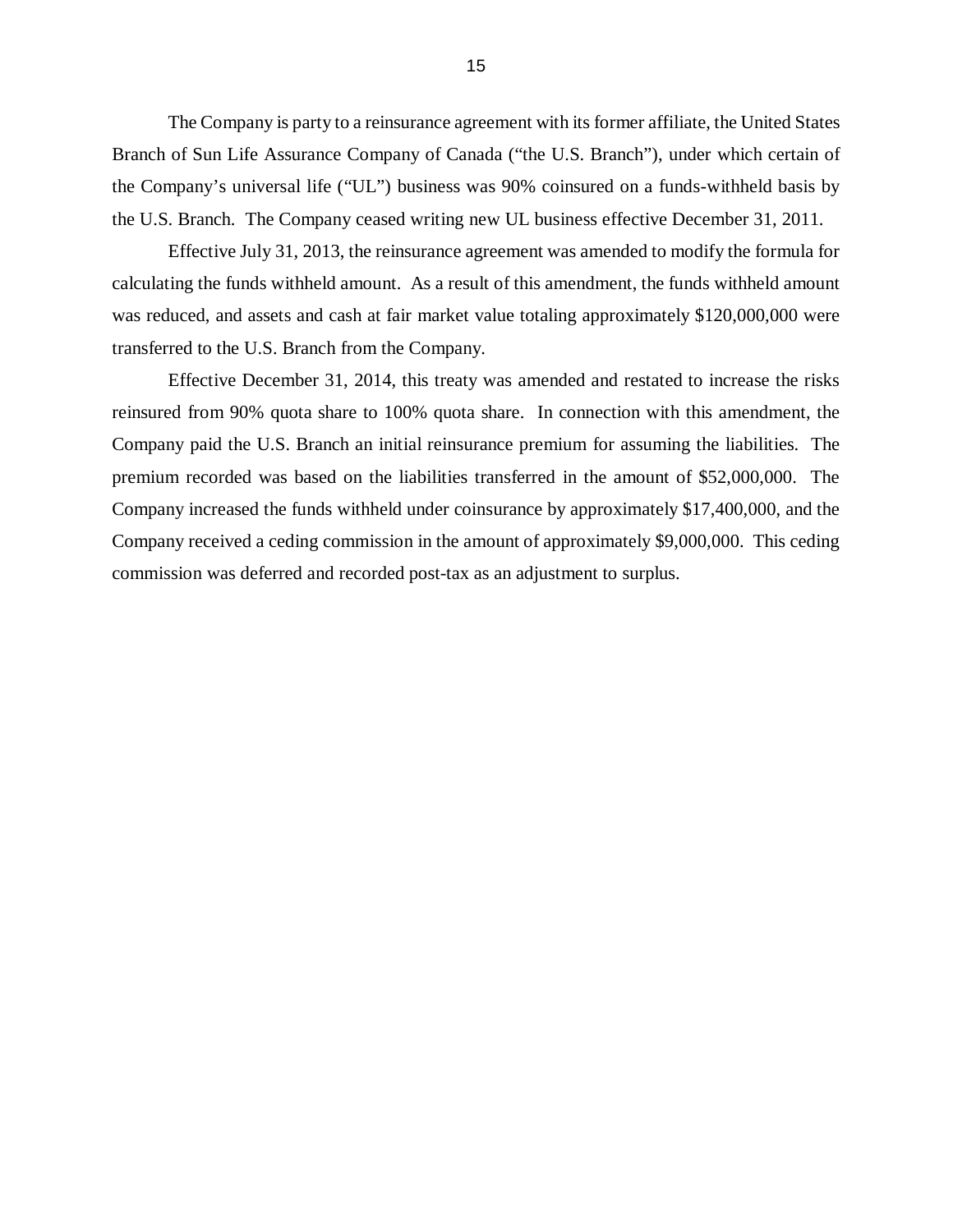#### 5. SIGNIFICANT OPERATING RESULTS

 Indicated below is significant information concerning the operations of the Company during the period under examination as extracted from its filed annual statements. Failure of items to add to the totals shown in any table in this report is due to rounding.

 under review: The following table indicates the Company's financial growth (decline) during the period

|                                                                                                                          | December 31,<br>2012                                            | December 31,<br>2015                                                    | Increase<br>(Decrease)                                |
|--------------------------------------------------------------------------------------------------------------------------|-----------------------------------------------------------------|-------------------------------------------------------------------------|-------------------------------------------------------|
| Admitted assets                                                                                                          | \$3,509,720,368                                                 | \$2,731,013,554                                                         | \$(778,706,814)                                       |
| Liabilities                                                                                                              | \$3,161,154,392                                                 | \$2,329,203,154                                                         | \$(831,951,238)                                       |
| Common capital stock<br>Gross paid in and contributed surplus<br>Unassigned funds (surplus)<br>Total capital and surplus | \$<br>2,100,350<br>357,399,650<br>(10, 934, 024)<br>348,565,976 | 2,100,350<br>$\mathbb{S}$<br>357,399,650<br>42,310,400<br>\$401,810,400 | \$<br>$\theta$<br>0<br>53,244,424<br>53,244,424<br>S. |
| Total liabilities, capital and surplus                                                                                   | \$3,509,720,368                                                 | \$2.731.013.554                                                         | \$(778, 706, 814)                                     |

 derived from separate accounts. The majority (55.3%) of the Company's admitted assets, as of December 31, 2015, was

 were mainly comprised of bonds (86.9%), and cash and short-term investments (4.5%). The Company's invested assets as of December 31, 2015, exclusive of separate accounts,

 investment grade obligations. The Company's entire bond portfolio, as of December 31, 2015, was comprised of

The decrease in admitted assets and liabilities were primarily due to the Sale Transaction.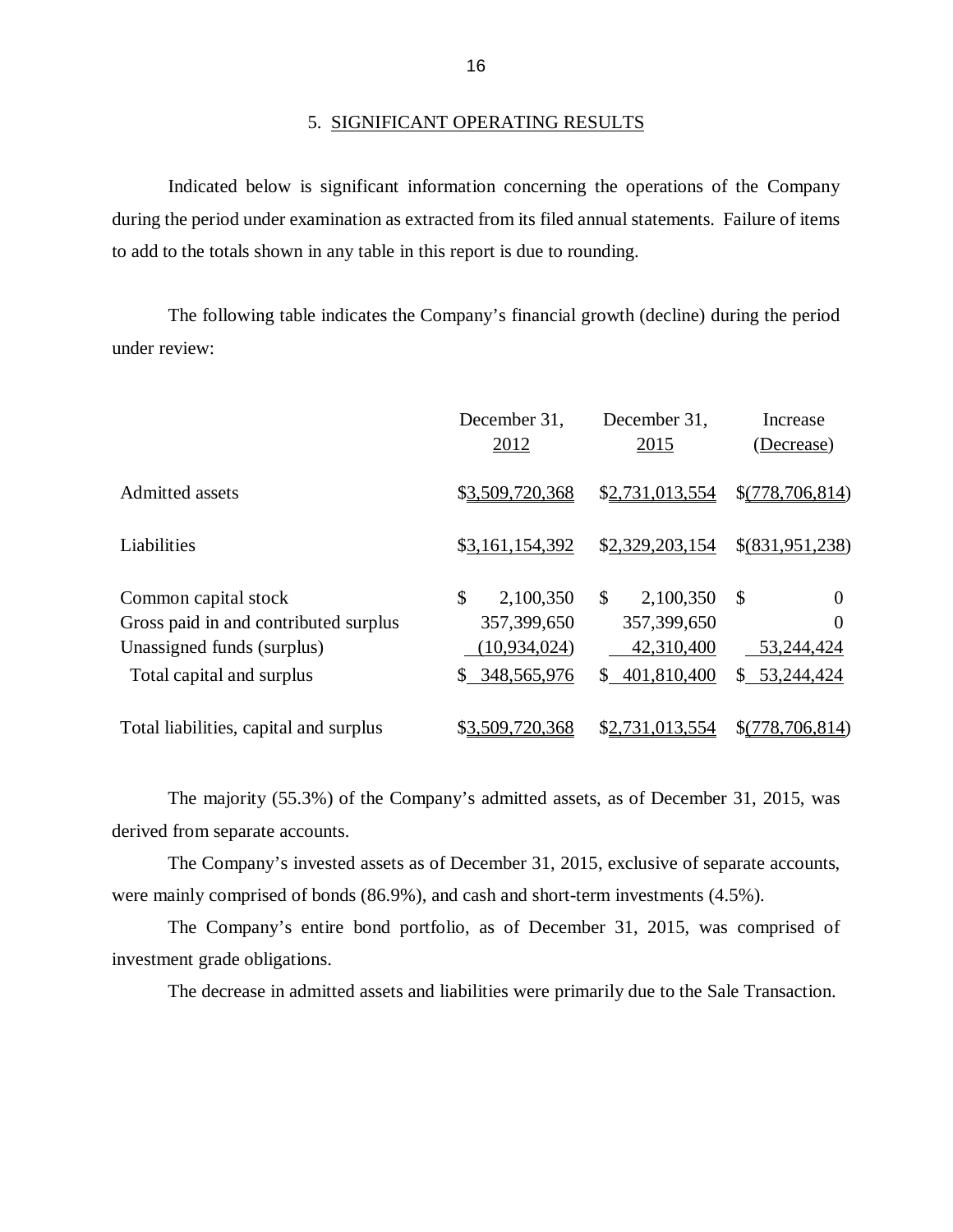|      |                      | Individual  |                | Individual |          |                      |            |              |
|------|----------------------|-------------|----------------|------------|----------|----------------------|------------|--------------|
|      |                      | Whole Life  |                | Term       |          |                      | Group Life |              |
|      |                      |             |                |            |          | Issued $&$           |            |              |
| Year | <b>Issued</b>        | In Force    | <b>Issued</b>  |            | In Force | Increases            |            | In Force     |
| 2013 | \$12,862             | \$1,988,743 | \$<br>100      | \$         | 36,943   | \$5,030,765          |            | \$18,652,365 |
| 2014 | \$6,735              | \$1,956,987 | \$<br>50       | \$         | 36,966   | \$<br>41             | \$         | 86,895       |
| 2015 | \$<br>$\overline{0}$ | \$1,864,938 | \$<br>$\Omega$ | \$         | 30,315   | \$<br>$\overline{0}$ | \$         | 85,545       |

issued and in force by type (in thousands of dollars):

 contracts issued during the examination period resulted from the Company's business operations being in run-off. The Company is currently not writing any new business. The decrease in individual whole life policies, individual term policies and group life

 statements for each of the years under review: The following has been extracted from the Exhibits of Annuities in the filed annual

|                                   | <b>Ordinary Annuities</b> |         |         |
|-----------------------------------|---------------------------|---------|---------|
|                                   | 2013                      | 2014    | 2015    |
|                                   |                           |         |         |
| Outstanding, end of previous year | 37,282                    | 33,675  | 29,792  |
| Issued during the year            | 56                        | 28      | 56      |
| Other net changes during the year | (3,663)                   | (3,911) | (2,643) |
| Outstanding, end of current year  | 3.675                     |         |         |

The decrease in ordinary annuities was due to the Sale Transaction.

The following indicates, for each of the years listed below, the amount of life insurance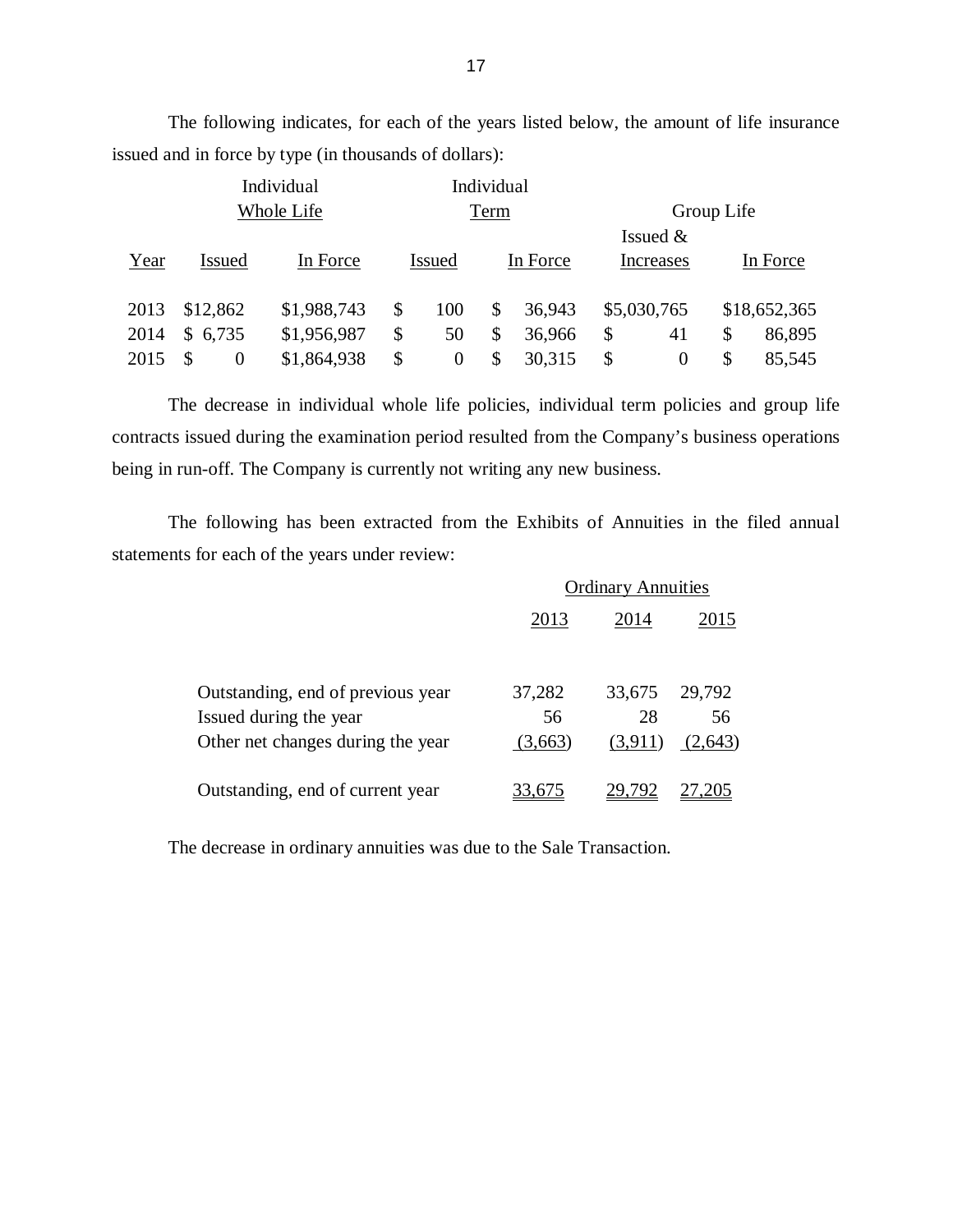The following has been extracted from the Exhibits of Accident and Health Insurance in the filed annual statements for each of the years under review:

|                                   | Group     |            |      |
|-----------------------------------|-----------|------------|------|
|                                   | 2013      | 2014       | 2015 |
| Outstanding, end of previous year | 334,046   | 358,316    |      |
| Issued during the year            | 63,679    | 537        |      |
| Other net changes during the year | (39, 409) | (358, 853) |      |
| Outstanding, end of current year  | 358.316   |            |      |

 Effective July 31, 2013, all group health business was 100% reinsured to SLHIC on an indemnity coinsurance basis.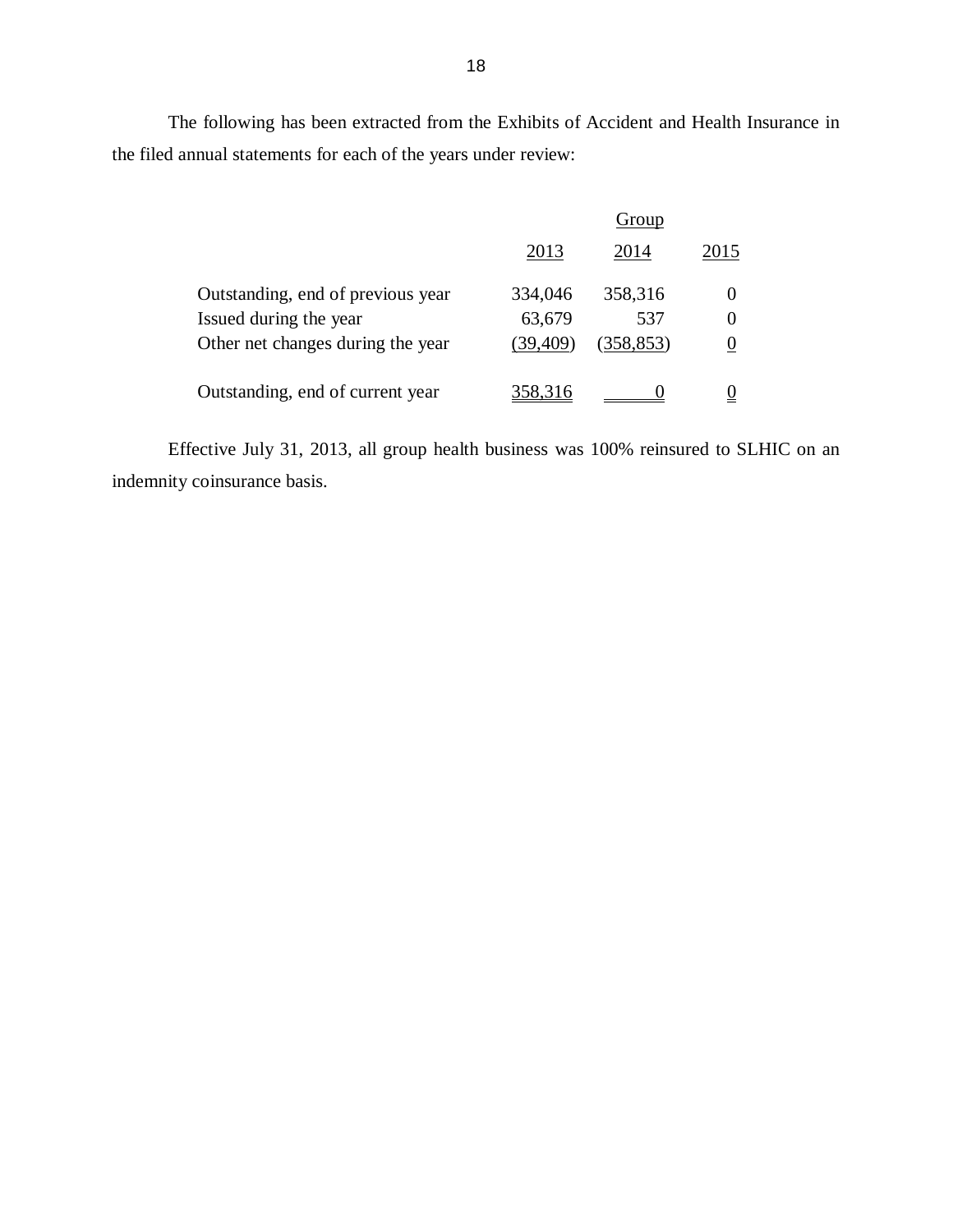taxes but before realized capital gains (losses) reported for each of the years under examination in the Company's filed annual statements: The following is the net gain (loss) from operations by line of business after federal income

|                           | 2013            | 2014         | 2015                     |
|---------------------------|-----------------|--------------|--------------------------|
| Ordinary:                 |                 |              |                          |
| Life insurance            | \$(13,551,315)  | \$2,320,445  | \$<br>645,249            |
| Individual annuities      | (6,325,051)     | 19,922,871   | 6,907,024                |
| Supplementary contracts   | \$2,423,842     | \$443,098    | 640,704<br>$\mathbb{S}$  |
| Total ordinary            | \$(17,452,524)  | \$22,686,414 | \$8,192,977              |
| Group:                    |                 |              |                          |
| Life                      | \$<br>3,194,669 | \$2,580,964  | \$<br>(153, 485)         |
| Total group               | \$3,194,669     | \$2,580,964  | (153, 485)<br>S.         |
| Accident and health:      |                 |              |                          |
| Group                     | \$26,620,633    | \$2,971,177  | $s$ <sub>____</sub><br>0 |
| Total accident and health | \$26,620,633    | \$2,971,177  | \$<br>$\overline{0}$     |
| All other lines           | \$8,529,650     | \$8,304,233  | \$9,156,337              |
| Total                     | \$20,892,428    | \$36,542,788 | \$17,195,829             |

 The significant fluctuations in ordinary life policies during the examination period was due to the amended and restated reinsurance treaty with the U.S. Branch. The treaty increased the risks reinsured from 90% quota share to 100% quota share. As a result of this transaction, the Company paid the U.S. Branch an initial reinsurance premium for assuming the liabilities.

 The net loss in individual annuities in 2013 was due to the Sale Transaction, which resulted in lower premiums, and increases in surrender benefits for both fixed and variable annuities. The 2014 net gain in individual annuities was due to the stabilization of the business, lower benefits and surrenders. The decrease in net gain in 2015 was due to further stabilization of the business as increased amounts of annuity contracts reached their guarantee or surrender period.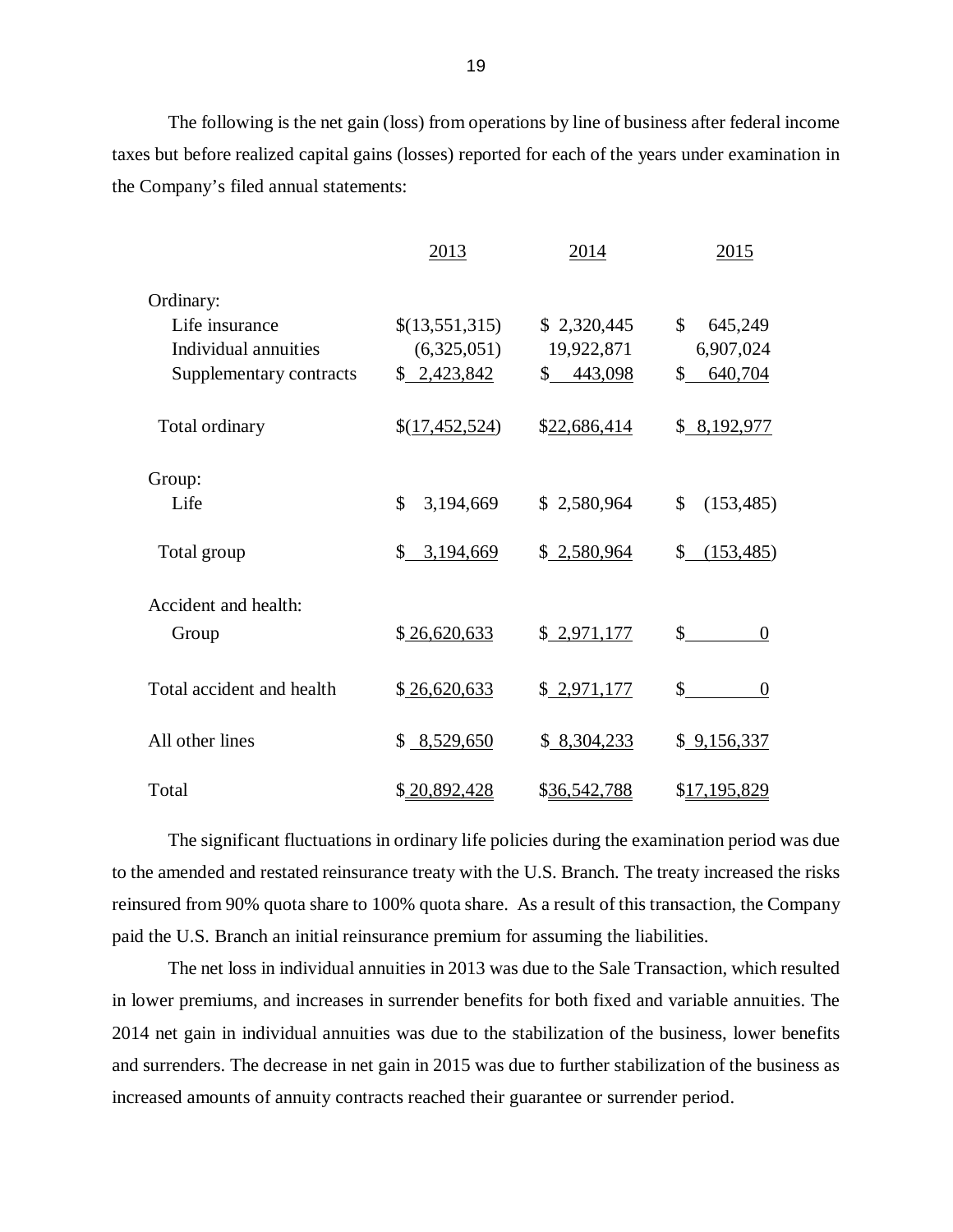#### 6. FINANCIAL STATEMENTS

<span id="page-22-0"></span> 31, 2015, as contained in the Company's 2015 filed annual statement, a condensed summary of operations and a reconciliation of the capital and surplus account for each of the years under review. The examiner's review of a sample of transactions did not reveal any differences which materially affected the Company's financial condition as presented in its financial statements contained in the December 31, 2015 filed annual statement. The following statements show the assets, liabilities, capital and surplus as of December

#### A. Independent Accountants

basis statements of financial position as of December 31<sup>st</sup> of each year in the examination period, and the related statutory-basis statements of operations, capital and surplus, and cash flows for the year then ended. The firm of PwC was retained by the Company to audit the Company's combined statutory

 respects, the financial position of the Company at the respective audit dates. Balances reported in these audited financial statements were reconciled to the corresponding years' annual statements with no discrepancies noted. PwC concluded that the statutory financial statements presented fairly, in all material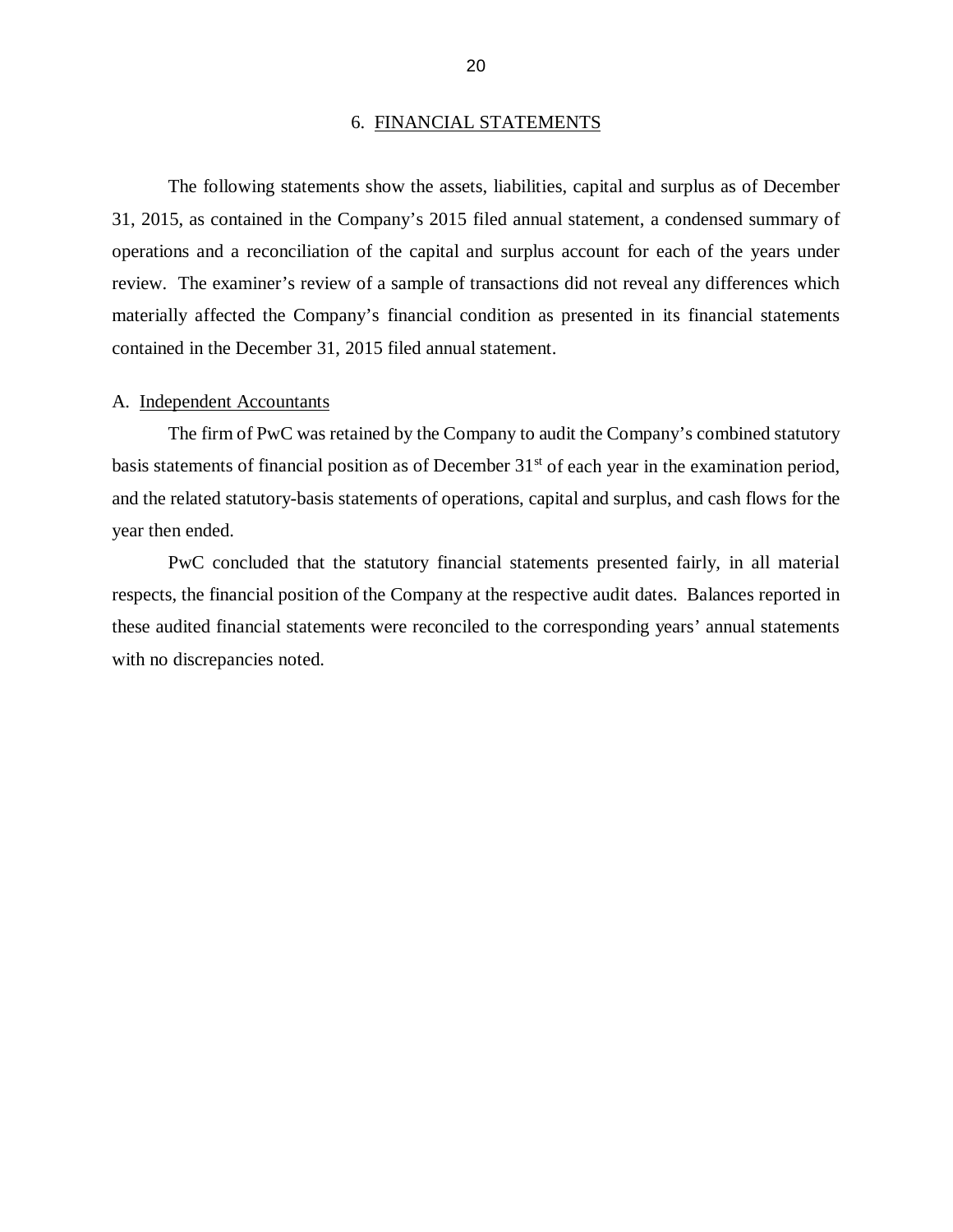#### B. Net Admitted Assets

| <b>Bonds</b>                                                            | \$1,060,927,805 |
|-------------------------------------------------------------------------|-----------------|
| Stocks:                                                                 |                 |
| Preferred stocks                                                        | 17,846,400      |
| Mortgage loans on real estate:                                          |                 |
| First liens                                                             | 18,907,813      |
| Cash, cash equivalents and short term investments                       | 55,385,047      |
| Contract loans                                                          | 3,647,890       |
| Receivable for securities                                               | 86,198          |
| Aggregate write-ins for invested assets                                 | 488,323         |
| Investment income due and accrued                                       | 8,172,472       |
| Premiums and considerations:                                            |                 |
| Deferred premiums, agents' balances and installments booked but         |                 |
| deferred and not yet due<br>Reinsurance:                                | 46,428          |
| Amounts recoverable from reinsurers                                     | 2,050,429       |
| Other amounts receivable under reinsurance contracts                    | 12,749,093*     |
| Net deferred tax asset                                                  | 38,708,467      |
| Miscellaneous receivable                                                | 1,621,972       |
| From separate accounts, segregated accounts and protected cell accounts | 1,510,375,217   |
|                                                                         |                 |

Total admitted assets  $\frac{$2,731,013,554}{2}$ 

 \* An adjusting entry was made to the trial balance based on a known reconciling difference identified by management as part of the year-end general ledger reconciliation procedures. The reconciling differences were known by management as of the time of annual statement filing, but they did not have a corrected invoice from SLF in order to make an appropriate adjusting entry. Sufficient information was made available after the annual statement filing but before the audited financial statements were released for the Company to record the correction of these balances, on the basis that the Company has the "right of offset" on this reinsurance agreement with SLF. Therefore, the Company netted net payable/receivable balance within ceded payable or reinsurance recoverable, as applicable. The adjustment to the financial statements was made in the quarterly statement ending March 31, 2015, by reducing the Other Amounts Receivable under Reinsurance Contracts by \$12,309,555. See the Liabilities, Capital and Surplus statement below for the offsetting entries.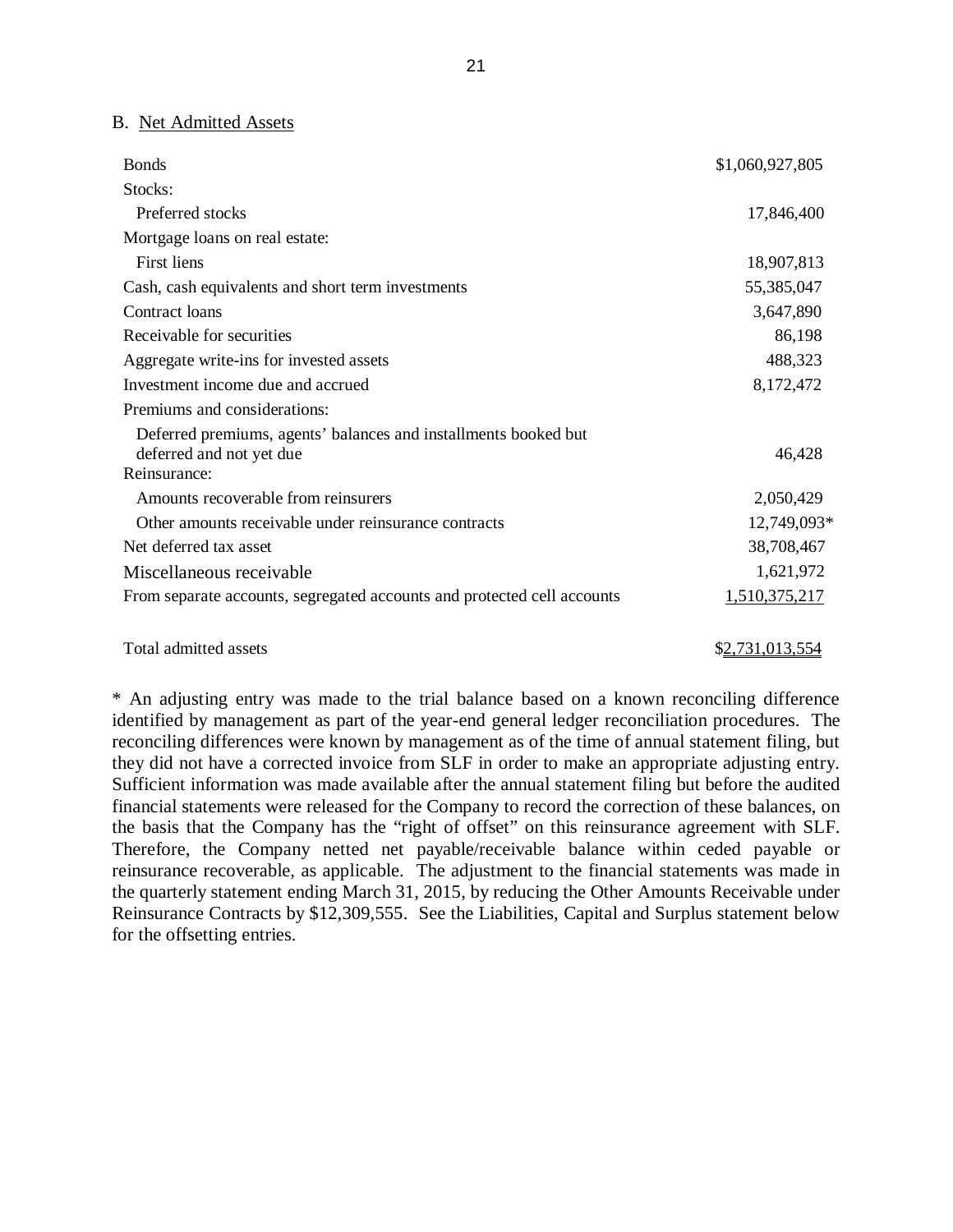#### C. Liabilities, Capital and Surplus

| Aggregate reserve for life policies and contracts                       | \$<br>691,227,729 |
|-------------------------------------------------------------------------|-------------------|
| Aggregate reserve for accident and health contracts                     | 97,255            |
| Liability for deposit-type contracts                                    | 13,933,531        |
| Contract claims:                                                        |                   |
| Life                                                                    | 1,932,882         |
| Contract liabilities not included elsewhere:                            |                   |
| Surrender values on canceled contracts                                  | 5,296             |
| Other amounts payable on reinsurance                                    | 13,818,940*       |
| Interest maintenance reserve                                            | 19,422,455        |
| Commissions to agents due or accrued                                    | 555,177           |
| General expenses due or accrued                                         | 3,311,042         |
| Transfers to separate accounts due or accrued                           | (79,091,006)      |
| Taxes, licenses and fees due or accrued, excluding federal income taxes | 5,598,675         |
| Current federal and foreign income taxes                                | 1,326,223         |
| Amounts withheld or retained by company as agent or trustee             | 10,916            |
| Remittances and items not allocated                                     | 5,749,509*        |
| Miscellaneous liabilities:                                              |                   |
| Asset valuation reserve                                                 | 1,901,985         |
| Reinsurance in unauthorized companies                                   | 3,105,047         |
| Payable to parent, subsidiaries and affiliates                          | 260,617           |
| Funds held under coinsurance                                            | 130,338,010       |
| Payable for securities                                                  | 2,639,347         |
| Aggregate write-ins for liabilities                                     | 2,685,535         |
| From Separate Accounts statement                                        | 1,510,373,990     |
| <b>Total liabilities</b>                                                | \$2,329,203,154   |
| Common capital stock                                                    | \$<br>2,100,350   |
| Gross paid in and contributed surplus                                   | 357,399,650<br>\$ |
| Unassigned funds (surplus)                                              | 42,310,400        |
| Surplus                                                                 | 399,710,050<br>\$ |
| Total capital and surplus                                               | 401,810,400<br>\$ |
| Total liabilities, capital and surplus                                  | \$2,731,013,554   |

 \* As noted above in the Assets section, the Other Amounts Receivable Under Reinsurance Contracts was reduced by \$12,309,555. This entry was offset by a reduction to Other Amounts Payable on Reinsurance by \$11,660,815 and a \$648,740 reduction to Remittances and Items not Allocated. There was no impact to surplus as a result of these adjusting entries.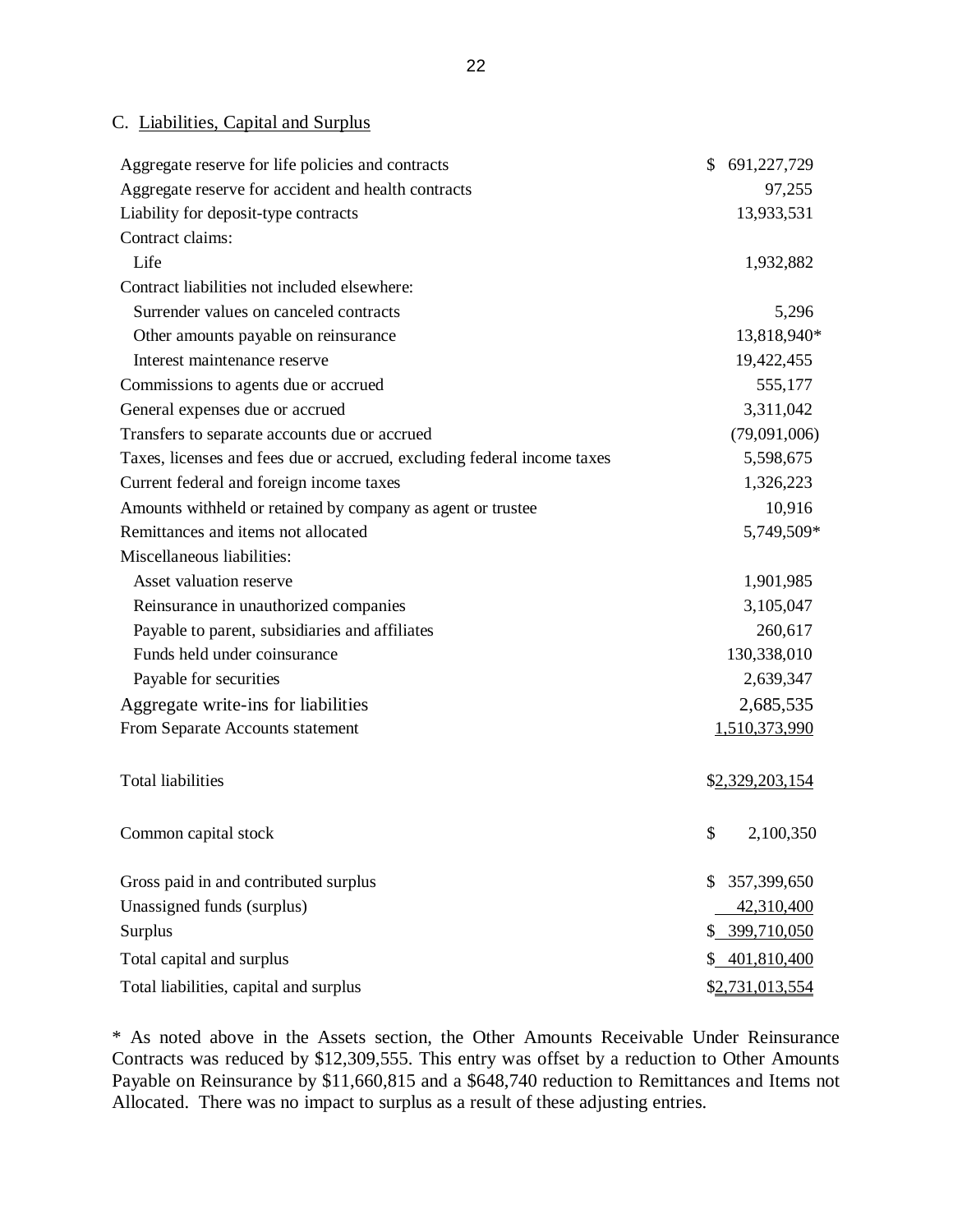#### D. Condensed Summary of Operations

|                                                                                                             | 2013                            | 2014                        | 2015                            |
|-------------------------------------------------------------------------------------------------------------|---------------------------------|-----------------------------|---------------------------------|
| Premiums and considerations                                                                                 | \$<br>(5,487,829)               | \$(13, 283, 004)            | \$29,623,670                    |
| Investment income                                                                                           | 51,517,156                      | 44,379,449                  | 44,412,490                      |
| Commissions and expense                                                                                     |                                 |                             |                                 |
| allowances on reinsurance ceded                                                                             | 19,204,377                      | 13,960,458                  | 1,554,513                       |
| Miscellaneous income                                                                                        | 40,147,279                      | 36,295,604                  | 31,917,015                      |
| Total income                                                                                                | \$105,380,983                   | \$81,352,507                | \$107,507,688                   |
| Benefit payments                                                                                            | \$395,786,052                   | \$350,917,879               | \$258,432,218                   |
| Increase in reserves                                                                                        | \$(136,545,456)                 | (103, 212, 588)             | (29, 372, 880)                  |
| Commissions                                                                                                 | 10,450,961                      | 12,390,255                  | 7,636,970                       |
| General expenses and taxes                                                                                  | 32,152,306                      | 16,098,461                  | 16,810,270                      |
| Net transfers to (from) Separate                                                                            |                                 |                             |                                 |
| <b>Accounts</b>                                                                                             | (225,780,245)                   | (236, 153, 098)             | (170,096,010)                   |
| Miscellaneous deductions                                                                                    | 8,130,366                       | 4,847,263                   | 6,234,733                       |
| <b>Total deductions</b>                                                                                     | \$84,193,984                    | \$44,888,172                | \$89,645,301                    |
| Net gain (loss)                                                                                             | 21,186,999<br>\$                | 36,464,335<br>\$            | 17,862,387<br>$\mathcal{S}$     |
| Federal and foreign income taxes<br>incurred                                                                | 294,571                         | (78, 453)                   | 666,558                         |
| Net gain (loss) from operations<br>before net realized capital gains<br>Net realized capital gains (losses) | 20,892,428<br>\$<br>(3,961,549) | 36,542,788<br>\$<br>984,923 | 17,195,829<br>\$<br>(1,385,584) |
| Net income                                                                                                  | \$<br>16,930,879                | 37,527,711<br>\$            | 15,810,245<br>\$                |

 The decrease in premium and considerations between 2013 and 2014 was mainly due to the change in premium paid to the U.S. Branch for the additional risk ceded.

 invested assets as a result of the Sale Transaction. The decrease in net investment income between 2013 and 2014 was due to decreases in

 and 2014 was mainly due to ceding commission from SLHIC. The significant decrease between The decrease in commissions and expense allowances on reinsurance ceded between 2013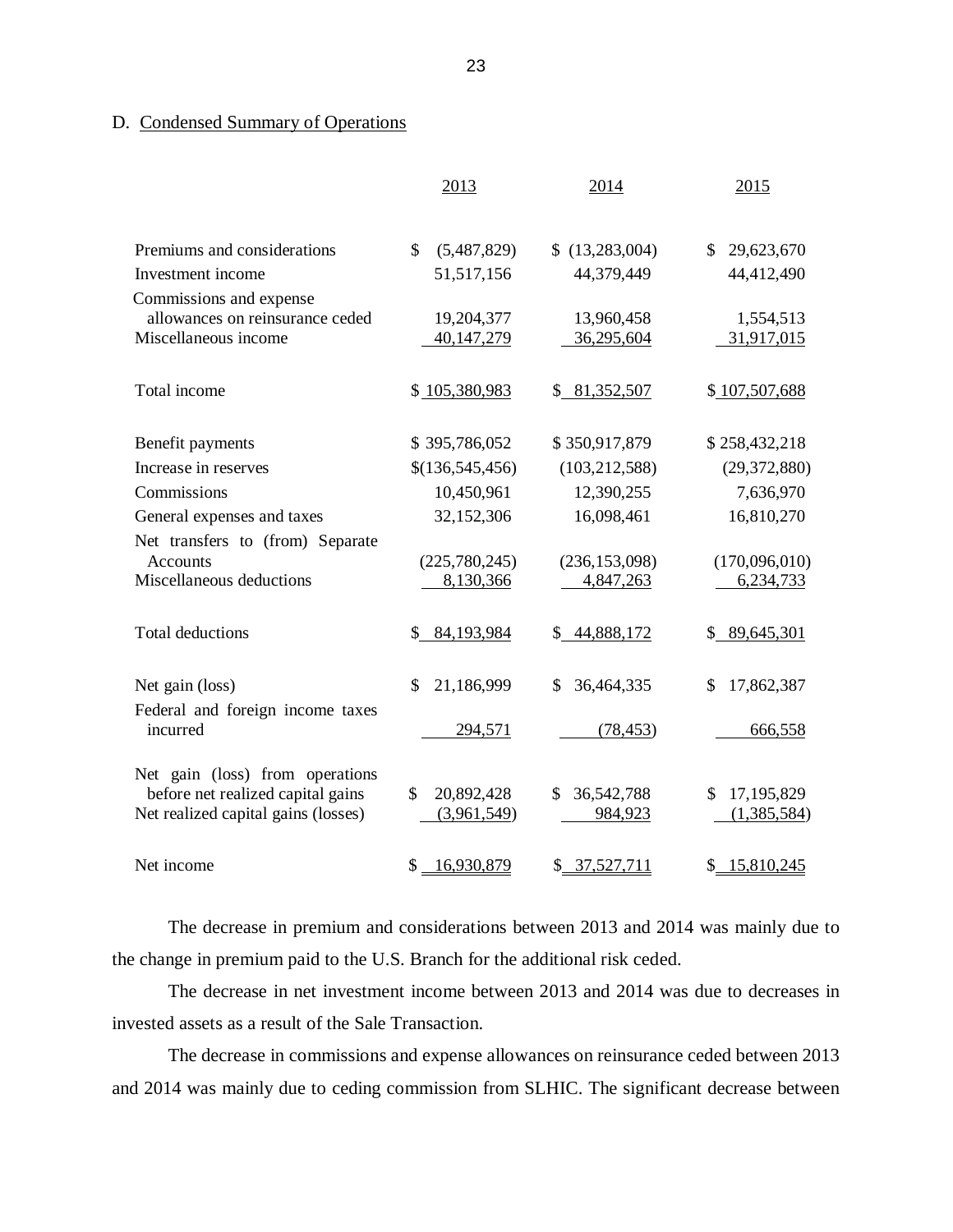2104 and 2105 was primarily driven by the 2014 amortization of a deferred gain on group reinsurance as well as a decrease in the ceding commission received related to the treaty with the U.S. Branch.

 the effects of the reinsurance treaties with the U.S. Branch and SLHIC, respectively. The decrease in reserves between 2013 and 2014 and between 2014 and 2015 was due to

 reinsuring 100% of group insurance policies to SLHIC. The decrease in commission expenses between 2014 and 2015 was due to the Company

 2014 was primarily due to decreases in salaries, legal expenses, premiums taxes and guarantee fund assessments related to the cession of the group insurance to SLHIC. The decrease in general expenses, including taxes, licenses and fees, between 2013 and

 mainly attributed to lower surrender activity. The decrease in net transfers to (from) Separate Accounts between 2014 and 2015 was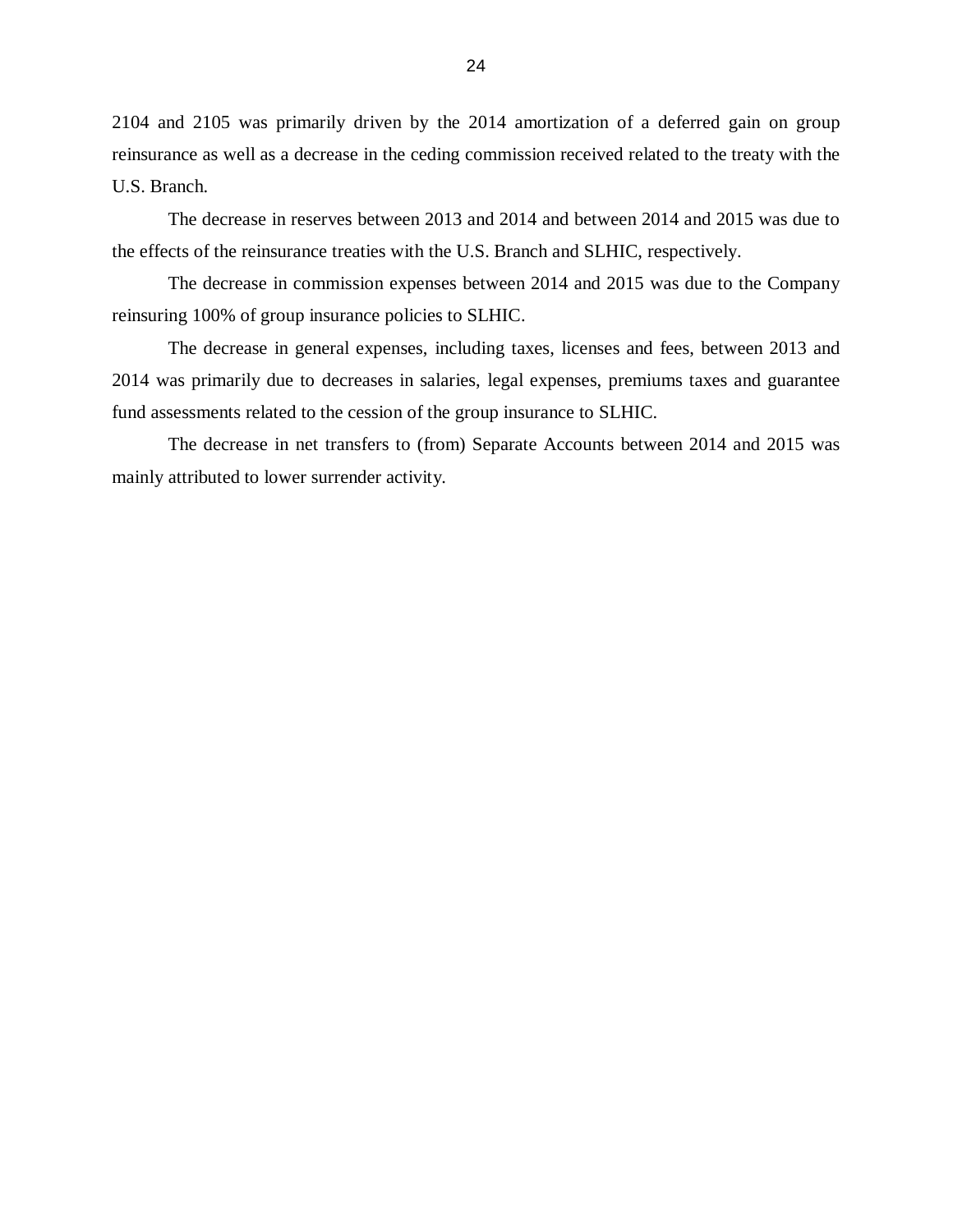### <span id="page-27-0"></span>E. Capital and Surplus Account

|                                                                                                            | 2013             | 2014             | 2015                     |
|------------------------------------------------------------------------------------------------------------|------------------|------------------|--------------------------|
| Capital and surplus, December 31, prior year                                                               | \$348,565,976    | \$399,949,165    | \$417,563,371            |
| Net income                                                                                                 | 16,930,879       | 37,527,711       | 15,810,245               |
| Change in net unrealized capital gains (losses)                                                            | 706,968          | 272,955          | (148,703)                |
| Change in net unrealized foreign exchange<br>capital gains (loss)                                          | 2,545            | (321)            | (341)                    |
| Change in net deferred income tax                                                                          | (4,507,615)      | (12, 346, 972)   | (3,574,124)              |
| Change in non-admitted assets and related items                                                            | 11,507,266       | (2,255,557)      | 5,479,924                |
| Change in liability for reinsurance in<br>unauthorized companies                                           | (80, 409)        | (170, 933)       | (2,327,493)              |
| Change in asset valuation reserve                                                                          | 17,266,434       | (6,339,239)      | 5,549,485                |
| Surplus withdrawn from Separate Accounts<br>during period<br>Other changes in surplus in Separate Accounts | $\boldsymbol{0}$ | $\boldsymbol{0}$ | 78,671                   |
| statement                                                                                                  | 11,881           | 3,266            | (77, 847)                |
| Surplus adjustments:                                                                                       |                  |                  |                          |
| Change in surplus as a result of reinsurance                                                               | 9,545,240        | 923,295          | $\Omega$                 |
| Dividends to stockholders                                                                                  | \$<br>$\Omega$   | $\Omega$         | $$ \frac{(36,542,788)}{$ |
| Net change in capital and surplus for the year                                                             | 51,383,189       | 17,614,206       | (15,752,971)             |
| Capital and surplus, December 31, current year                                                             | \$399,949,165    | \$417,563,371    | \$401,810,400            |

 \* There was a \$4.4 million reclassification that reduced the 2013 change in net deferred income tax and change in non-admitted assets and related items. This reclassification is the result of the Deferred Tax Asset write-off related to the purchase price adjustment being finalized that was associated with the Sale Transaction. This was corrected in the 2014 annual statement prior period column, as well as in the 2013 audited financial statements. There was no impact to surplus. The reclassification increased the change in deferred income tax to \$(106,025) and the change in non-admitted assets and related items to \$7,105,676.

 The 2013 to 2014 change in asset valuation reserve was due to the change in unrealized bond investments within the Company's separate accounts and the Default Component Basic Contribution. The 2014 to 2015 change in asset valuation reserve was primarily due to the change in unrealized losses on bond investments within the Company's separate accounts.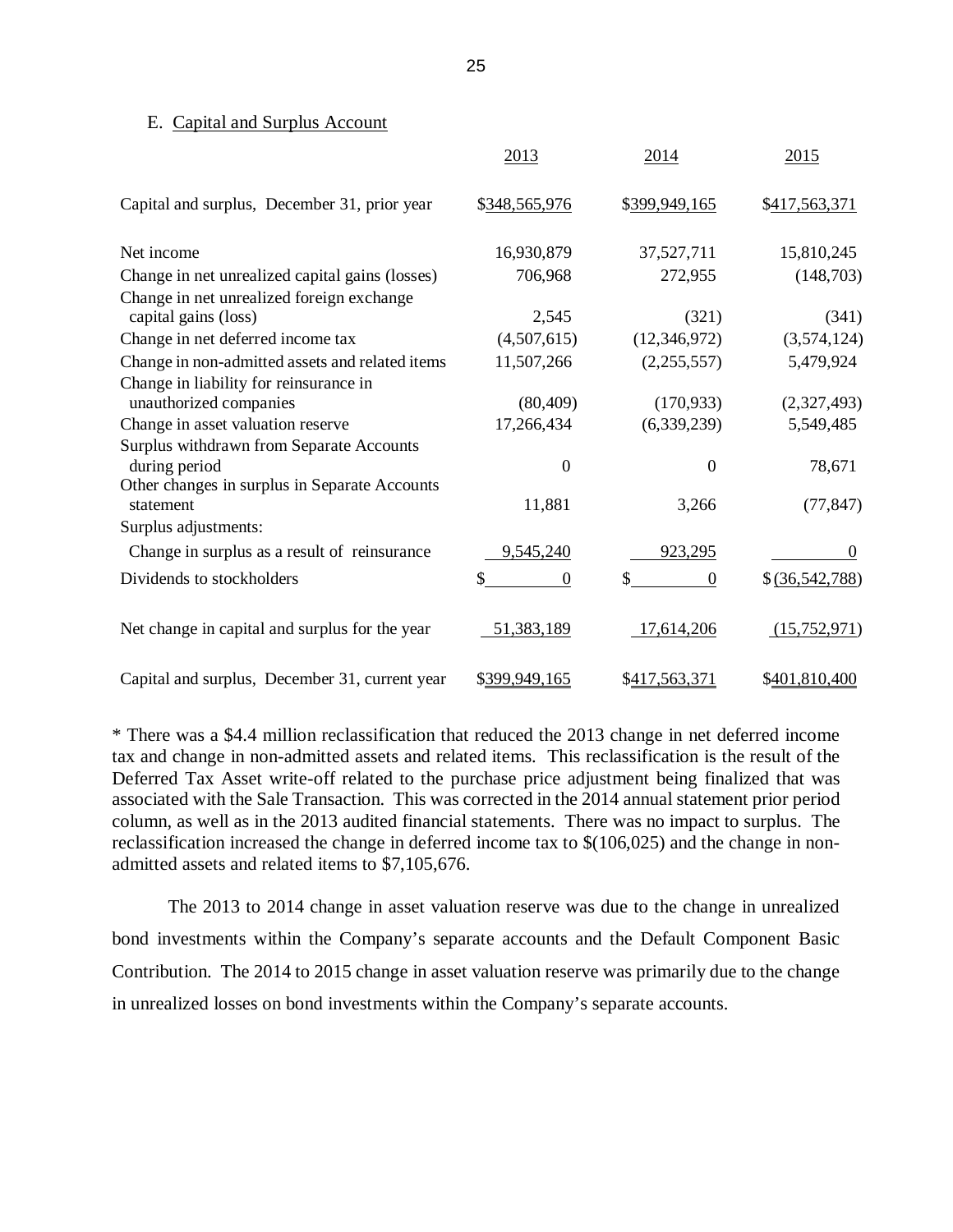### 7. SUMMARY AND CONCLUSIONS

Following is the recommendation contained in this report:

Item

 $\overline{A}$  directors attend a majority of meetings within a calendar year. The examiner recommends that all members of the board of 11

 $Description \tPage No(s).$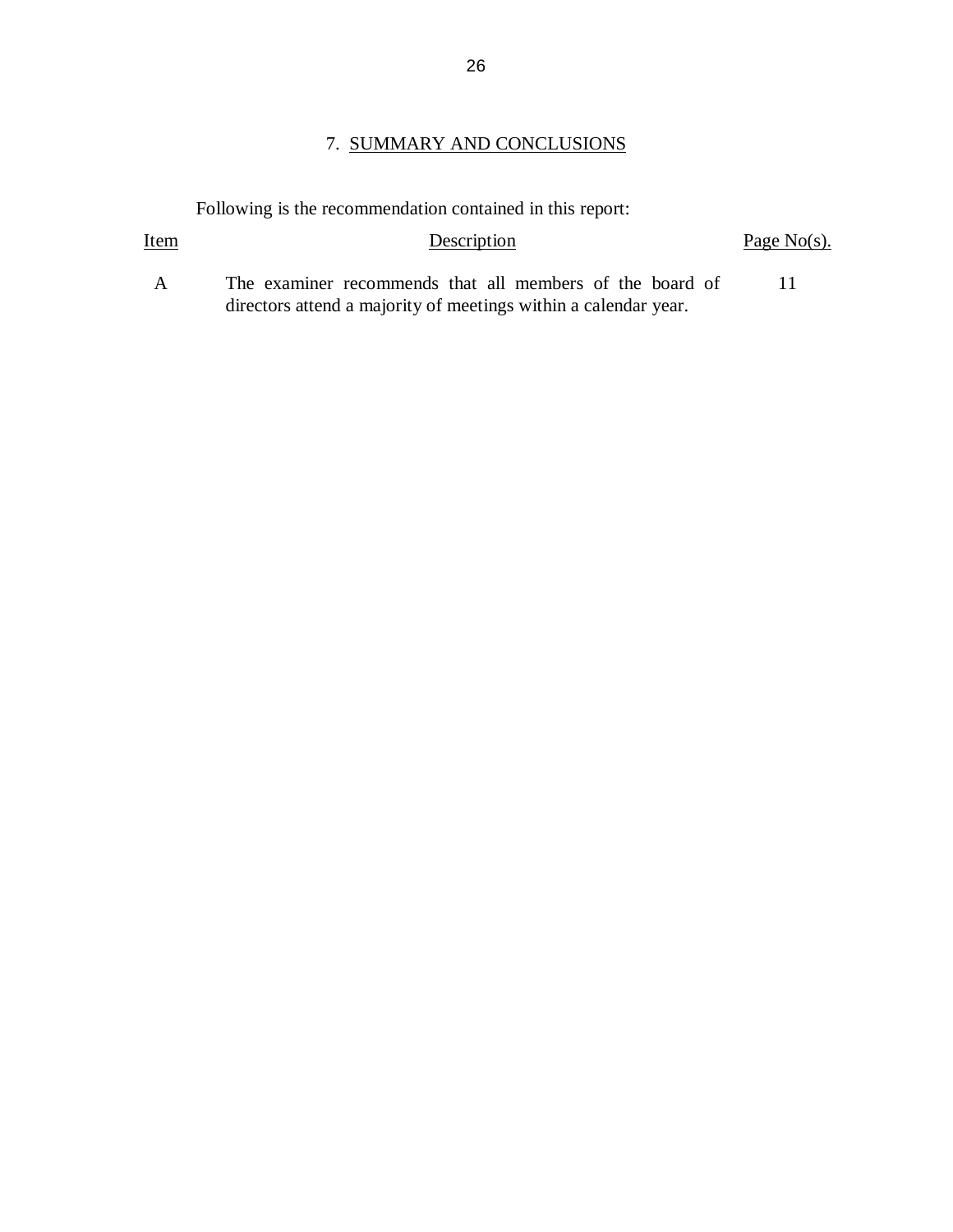Respectfully submitted,

/s/

Alex Quasnitschka Certified Financial Examiner

# STATE OF NEW YORK ) COUNTY OF NEW YORK ) )SS:

Alex Quasnitschka, being duly sworn, deposes and says that the foregoing report, subscribed by him, is true to the best of his knowledge and belief.

/s/

Alex Quasnitschka

Subscribed and sworn to before me

this day of